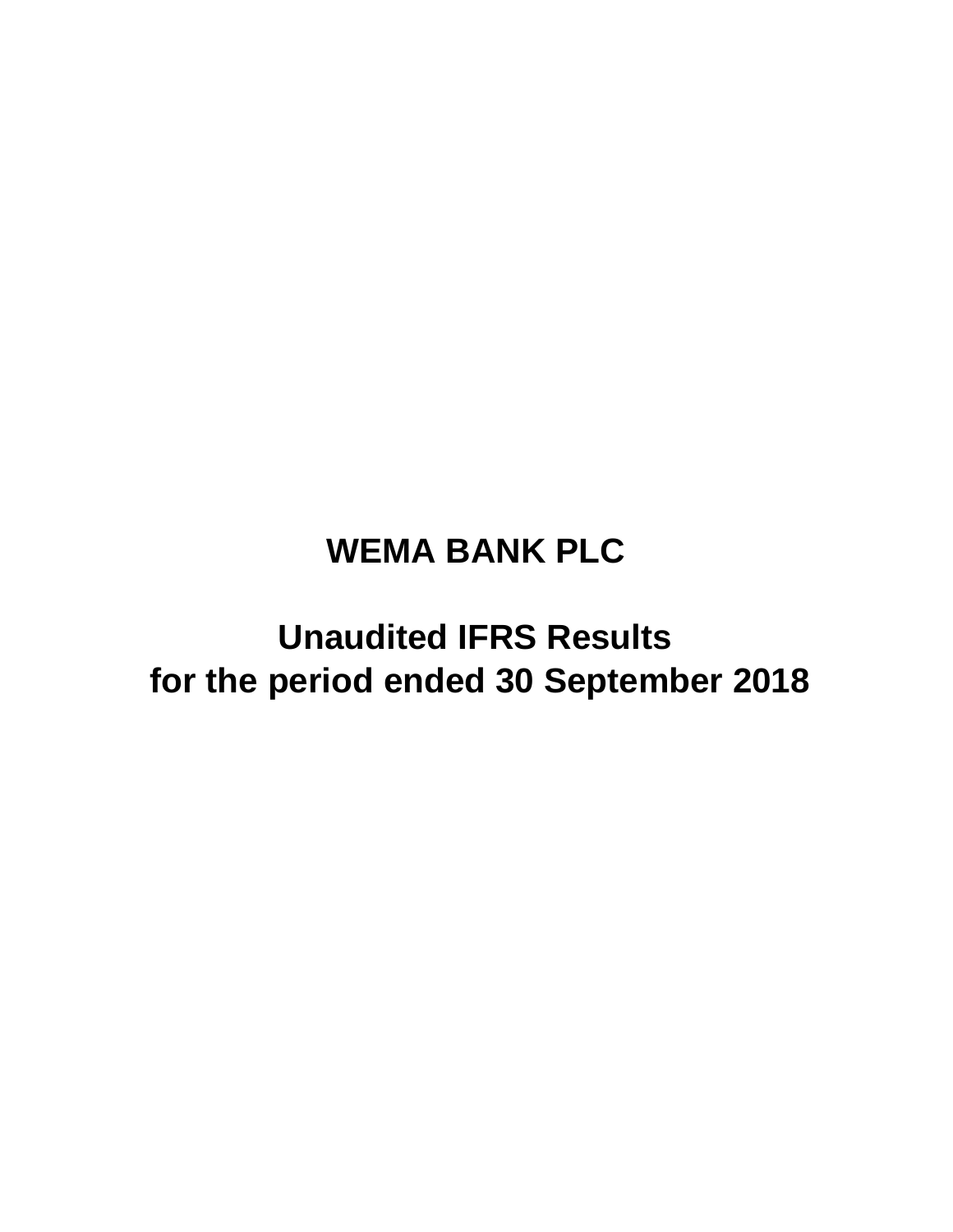## **Contents Page**

| Statements of profit or loss and other comprehensive income | 1             |
|-------------------------------------------------------------|---------------|
| Statements of financial position                            | $\mathcal{P}$ |
| Statements of changes in equity                             | -3            |
| <b>Statement of Prudential Adjustments</b>                  | -5            |
| Statement of cash flows                                     | 6             |
| Notes to the financial statements                           | 7             |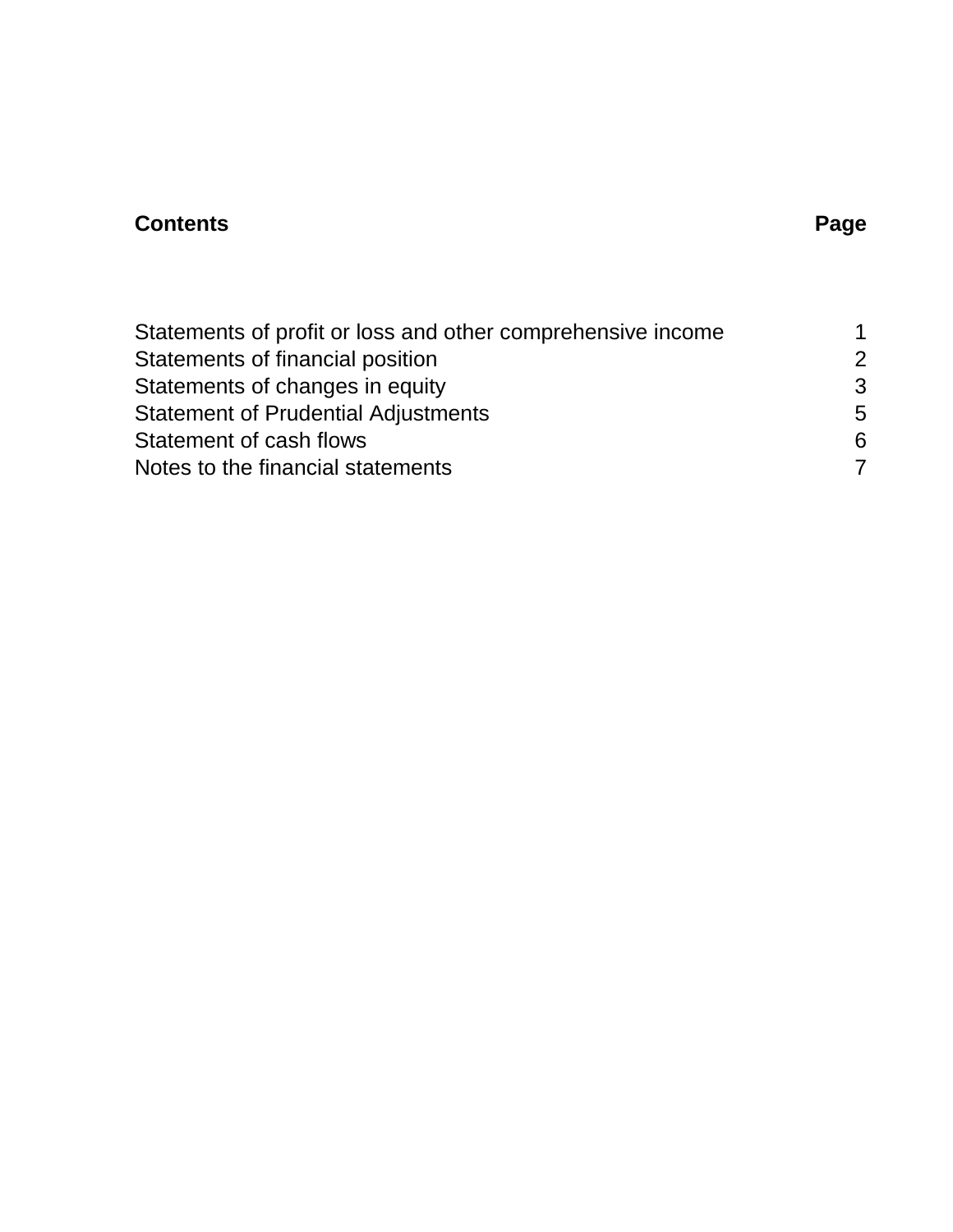#### **Consolidated and Separate Financial Statements For the period ended September 30, 2018**

**Statement of Profit or loss and other Comprehensive Income**

|                                                                |             |                          | Group          |                |                          |                          | <b>Bank</b>              |              |
|----------------------------------------------------------------|-------------|--------------------------|----------------|----------------|--------------------------|--------------------------|--------------------------|--------------|
| In thousands of Nigerian Naira                                 | 3 Months    | 3 Months                 | 9 Months       | 9 Months       | 3 Months                 | 3 Months                 | 9 Months                 | 9 Months     |
|                                                                | 30-Sep-18   | 30-Sep-17                | 30-Sep-18      | 30-Sep-17      | 30-Sep-18                | 30-Sep-17                | 30-Sep-18                | 30-Sep-17    |
|                                                                |             |                          |                |                |                          |                          |                          |              |
| Interest income                                                | 13,492,502  | 12,108,388               | 38,888,279     | 37,473,740     | 13,491,859               | 11,921,905               | 38,887,636               | 37,287,257   |
| Interest expense                                               | (6,755,352) | (8,357,181)              | (23,061,482)   | (25, 242, 536) | (6,755,352)              | (8, 170, 137)            | (23,061,482)             | (25,055,492) |
| Net interest income                                            | 6,737,150   | 3,751,207                | 15,826,797     | 12,231,204     | 6,736,507                | 3,751,768                | 15,826,154               | 12,231,765   |
| Net impairment loss on financial assets                        | (132, 879)  | (167, 196)               | (477, 044)     | (255, 613)     | (132, 879)               | (167, 196)               | (477, 044)               | (255, 613)   |
|                                                                |             |                          |                |                |                          |                          |                          |              |
| Net interest income after                                      |             |                          |                |                |                          |                          |                          |              |
| impairment charge for credit losses                            | 6,604,271   | 3,584,011                | 15,349,753     | 11,975,591     | 6,603,628                | 3,584,572                | 15,349,110               | 11,976,152   |
| Net gain on HFT investment securities                          | (60, 882)   |                          | 57,897         |                | (60, 882)                |                          | 57,897                   |              |
| Net fee and commission income                                  | 1,799,284   | 1,660,869                | 4,803,066      | 5,551,298      | 1,799,284                | 1,660,869                | 4,803,066                | 5,551,298    |
| Net trading income                                             | 1,595,534   | 1,075,806                | 4,894,309      | 1,602,870      | 1,595,534                | 1,075,806                | 4,894,309                | 1,602,870    |
| Other income                                                   | 126,433     | 348,700                  | 343,279        | 937,955        | 126,433                  | 348,700                  | 343,279                  | 937,955      |
|                                                                |             |                          |                |                |                          |                          |                          |              |
|                                                                | 3,460,370   | 3,085,375                | 10,098,552     | 8,092,123      | 3,460,370                | 3,085,375                | 10,098,552               | 8,092,123    |
| <b>Operating income</b>                                        | 10,064,641  | 6,669,386                | 25,448,305     | 20,067,714     | 10,063,998               | 6,669,947                | 25,447,662               | 20,068,275   |
| Personnel expenses                                             | (3,559,804) | (2,713,878)              | (8,563,750)    | (7,844,309)    | (3,559,804)              | (2,713,878)              | (8,563,750)              | (7,844,309)  |
| Depreciation and amortization                                  | (656, 250)  | (630, 678)               | (1,950,450)    | (1,779,301)    | (656, 250)               | (630, 678)               | (1,950,450)              | (1,779,301)  |
| Other operating expenses                                       | (4,606,853) | (2,958,517)              | (11, 877, 460) | (8,644,711)    | (4,606,853)              | (2,958,517)              | (11, 877, 460)           | (8,644,711)  |
|                                                                |             |                          |                |                |                          |                          |                          |              |
| Profit before tax                                              | 1,241,734   | 366,313                  | 3,056,645      | 1,799,393      | 1,241,091                | 366,874                  | 3,056,002                | 1,799,954    |
| Income tax expense                                             | (167, 634)  | (55,031)                 | (412, 560)     | (269, 993)     | (167, 634)               | (55,031)                 | (412,560)                | (269, 993)   |
|                                                                |             |                          |                |                |                          |                          |                          |              |
| Profit for the year                                            | 1,074,100   | 311,282                  | 2,644,084      | 1,529,400      | 1,073,457                | 311,843                  | 2,643,441                | 1,529,961    |
|                                                                |             |                          |                |                |                          |                          |                          |              |
| Other comprehensive income, net of income                      |             |                          |                |                |                          |                          |                          |              |
| tax Items that will not be subsequently                        |             |                          |                |                |                          |                          |                          |              |
| reclassified to profit or loss                                 |             |                          |                |                |                          |                          |                          |              |
| Re-measurement of defined benefit obligation                   |             |                          |                |                |                          |                          |                          |              |
| Income tax relating to items that will not be                  |             |                          |                |                |                          |                          |                          |              |
| reclassified subsequently to profit or Loss                    |             | $\overline{\phantom{a}}$ | $\overline{a}$ | $\blacksquare$ | $\overline{\phantom{a}}$ | $\overline{\phantom{a}}$ | $\overline{\phantom{a}}$ |              |
|                                                                |             |                          |                |                |                          |                          |                          |              |
| Items that will be subsequently reclassified to profit or loss |             |                          |                |                |                          |                          |                          |              |
| Fair value gain/(loss) on available-for-sale investi           |             |                          |                |                |                          |                          |                          |              |
| Net change in fair value of investments FVOCI                  | 9,028       |                          | 21,129         |                | 9,028                    |                          | 21,129                   |              |
| Income tax relating to items that may be                       |             |                          |                |                |                          |                          |                          |              |
| reclassified subsequently to profit or Loss                    | (1, 115)    |                          | (2,609)        |                | (1, 115)                 |                          | (2,609)                  |              |
|                                                                |             |                          |                |                |                          |                          |                          |              |
| Other comprehensive income for the year                        | 7,913       | ÷,                       | 18,520         |                | 7,913                    | $\blacksquare$           | 18,520                   |              |
| Total comprehensive income for the year                        | 1,082,013   | 311,282                  | 2,662,604      | 1,529,400      | 1,081,370                | 311,843                  | 2,661,961                | 1,529,961    |
|                                                                |             |                          |                |                |                          |                          |                          |              |
| Profit attributable to:                                        |             |                          |                |                |                          |                          |                          |              |
| Equity holders of the Bank                                     | 1,074,100   | 311,282                  | 2,644,084      | 1,529,400      | 1,073,457                | 311,843                  | 2,643,441                | 1,529,961    |
| Total comprehensive income for the year                        | 1,082,013   | 311,282                  | 2,662,604      | 1,529,400      | 1,081,370                | 311,843                  | 2,661,961                | 1,529,961    |
| Earnings per share-basic                                       | 11.2        | 3.2                      | 9.2            | 5.3            | 11.2                     | 3.2                      | 9.2                      | 5.3          |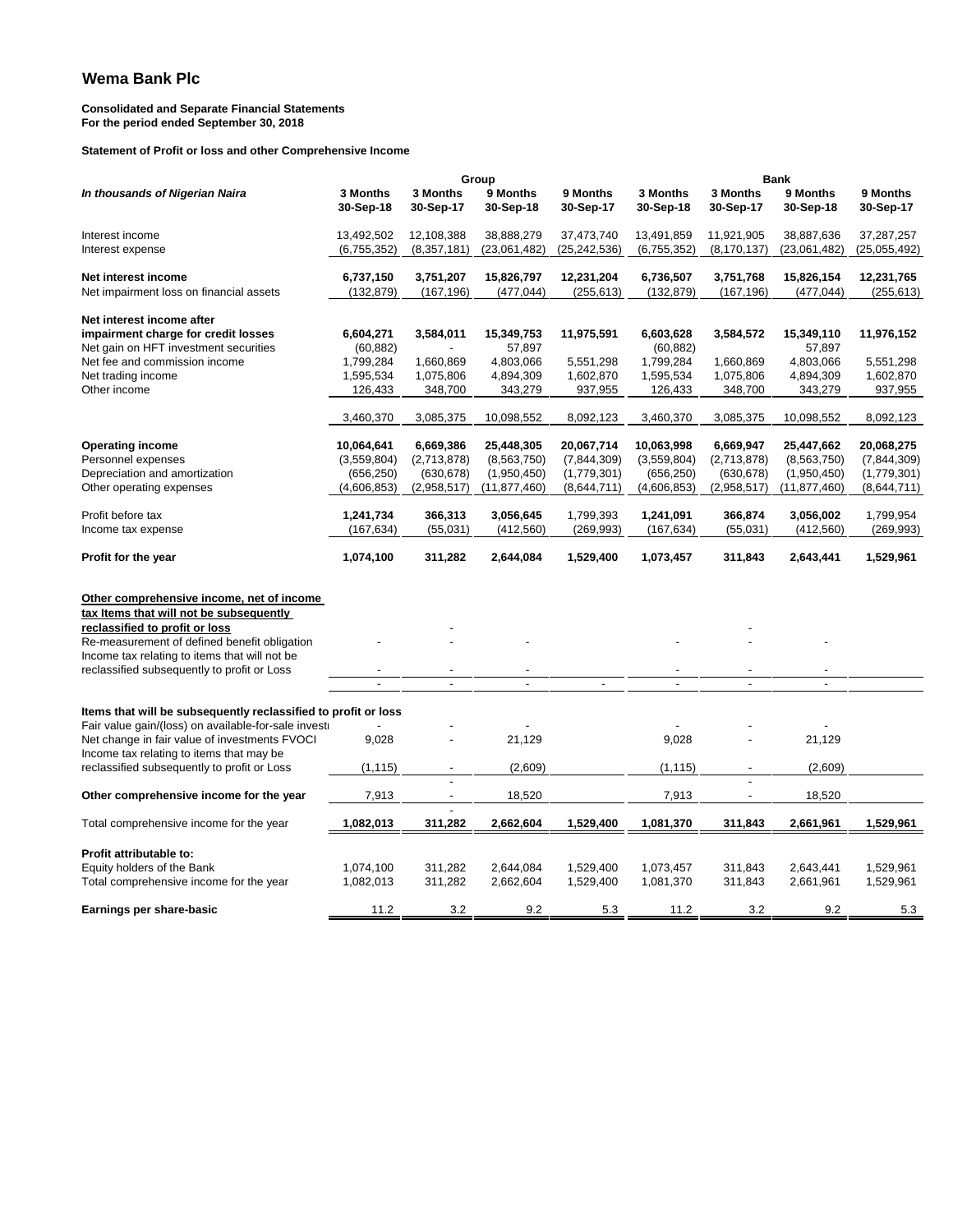#### **Consolidated and Separate Financial Statements For the period ended September 30, 2018**

**Statement of financial Position**

|                                               | Group<br>30-Sep-18 | Group<br>30-Sep-17 | Group<br>31-Dec-17 | <b>Bank</b><br>30-Sep-18 | <b>Bank</b><br>30-Sep-17 | <b>Bank</b><br>31-Dec-17 |
|-----------------------------------------------|--------------------|--------------------|--------------------|--------------------------|--------------------------|--------------------------|
| In thousands of Nigerian Naira                |                    |                    |                    |                          |                          |                          |
| Cash and cash equivalents                     | 43,498,932         | 21,600,700         | 22,427,586         | 43,525,101               | 21,600,700               | 22,425,891               |
| <b>Restricted Deposit with CBN</b>            | 54,650,952         | 30,410,662         | 26,495,664         | 54,650,952               | 30,410,662               | 26,495,664               |
| Pledged assets                                | 14,068,429         | 44,943,210         | 25,420,137         | 14,068,429               | 44,943,210               | 25,420,137               |
| Investment securities:                        |                    |                    |                    |                          |                          |                          |
| Fair value through other comprehensive income | 1,132,811          |                    | 0                  | 1,133,811                |                          | 0                        |
| Held for trading                              | 12,206,969         | 4,333,365          | 10,003,842         | 12,206,969               | 4,333,365                | 10,003,842               |
| Available for sale                            | 0                  | 5,842,210          | 9,565,557          | 0                        | 5,843,210                | 9,566,557                |
| Held at amortised cost                        | 52,845,578         |                    | 0                  | 50,023,925               |                          | $\Omega$                 |
| Held to maturity                              | $\Omega$           | 28,982,936         | 24,897,782         | 0                        | 26,074,490               | 22,077,200               |
| Loans and advances to customers               | 244,790,349        | 210,866,043        | 215,840,031        | 244,790,349              | 210,866,043              | 215,840,031              |
| Investment properties                         | 41,473             | 247,086            | 45,671             | 41,473                   | 247,086                  | 45,671                   |
| Property and equipment                        | 17,743,057         | 17,152,070         | 17,078,789         | 17,743,057               | 17,152,070               | 17,078,789               |
| Intangible assets                             | 701,445            | 850,436            | 759,092            | 701,445                  | 850,436                  | 759,092                  |
| Other assets                                  | 17,821,609         | 7,061,183          | 14,349,673         | 17,877,665               | 7,061,183                | 14,405,728               |
| Deferred tax assets                           | 21,269,702         | 22,169,702         | 21,269,702         | 21,269,702               | 22,169,702               | 21,269,702               |
|                                               | 480,771,306        | 394,459,603        | 388,153,526        | 478,032,878              | 391,552,157              | 385,388,304              |
| Deposits from banks                           | 12,500,000         | 43,779,052         | 26,575,260         | 12,500,000               | 43,779,052               | 26,575,260               |
| Deposits from customers                       | 362,278,044        | 250,923,376        | 254,460,881        | 362,304,213              | 250,949,540              | 254,487,050              |
| <b>Current tax liabilities</b>                | 436,443            | 276,156            | 359,878            | 436,443                  | 276,156                  | 359,878                  |
| Other liabilities                             | 19,841,930         | 25,410,071         | 17,682,745         | 19,832,837               | 25,354,241               | 17,646,215               |
| Other borrowed funds                          | 33,732,775         | 24,070,813         | 39,459,512         | 30,901,024               | 21, 161, 254             | 36,627,761               |
| Obligations under finance lease               |                    |                    |                    |                          |                          |                          |
|                                               |                    |                    |                    |                          |                          |                          |
|                                               | 428,789,192        | 344,459,469        | 338,538,276        | 425,974,517              | 341,520,243              | 335,696,164              |
| <b>EQUITY</b>                                 |                    |                    |                    |                          |                          |                          |
| Share capital                                 | 19,287,233         | 19,287,233         | 19,287,233         | 19,287,233               | 19,287,233               | 19,287,233               |
| Share premium                                 | 8,698,230          | 48,870,107         | 8,698,230          | 8,698,230                | 48,870,107               | 8,698,230                |
| Regulatory risk reserve                       | 4,740,195          | 7,217,592          | 5,846,943          | 4,740,195                | 7,217,592                | 5,846,943                |
| Retained earnings                             | 7,544,661          | (36, 444, 365)     | 4,089,570          | 7,620,909                | (36, 412, 585)           | 4,166,460                |
| Other reserves                                | 11,711,794         | 11,069,568         | 11,693,274         | 11,711,794               | 11,069,568               | 11,693,274               |
| <b>EQUITY ATTRIBUTABLE TO</b>                 | 51,982,113         | 50,000,135         | 49,615,250         | 52,058,360               | 50,031,914               | 49,692,140               |
| <b>EQUITY HOLDERS OF THE BANK</b>             |                    |                    |                    |                          |                          |                          |
| <b>TOTAL LIABILITIES AND EQUITY</b>           | 480,771,306        | 394,459,603        | 388,153,526        | 478,032,878              | 391,552,157              | 385,388,304              |

l.

The financial statements were authorized for issue by the directors on October 18, 2018

**Babatunde Kasali**<br>**Chairman** *Chairman Managing Director* FRC/2017/ICAN/00000016973 FRC/2013/ICAN/00000002099

**Tunde Mabawonku** *Chief Financial Officer* FRC/2013/ICAN/00000002097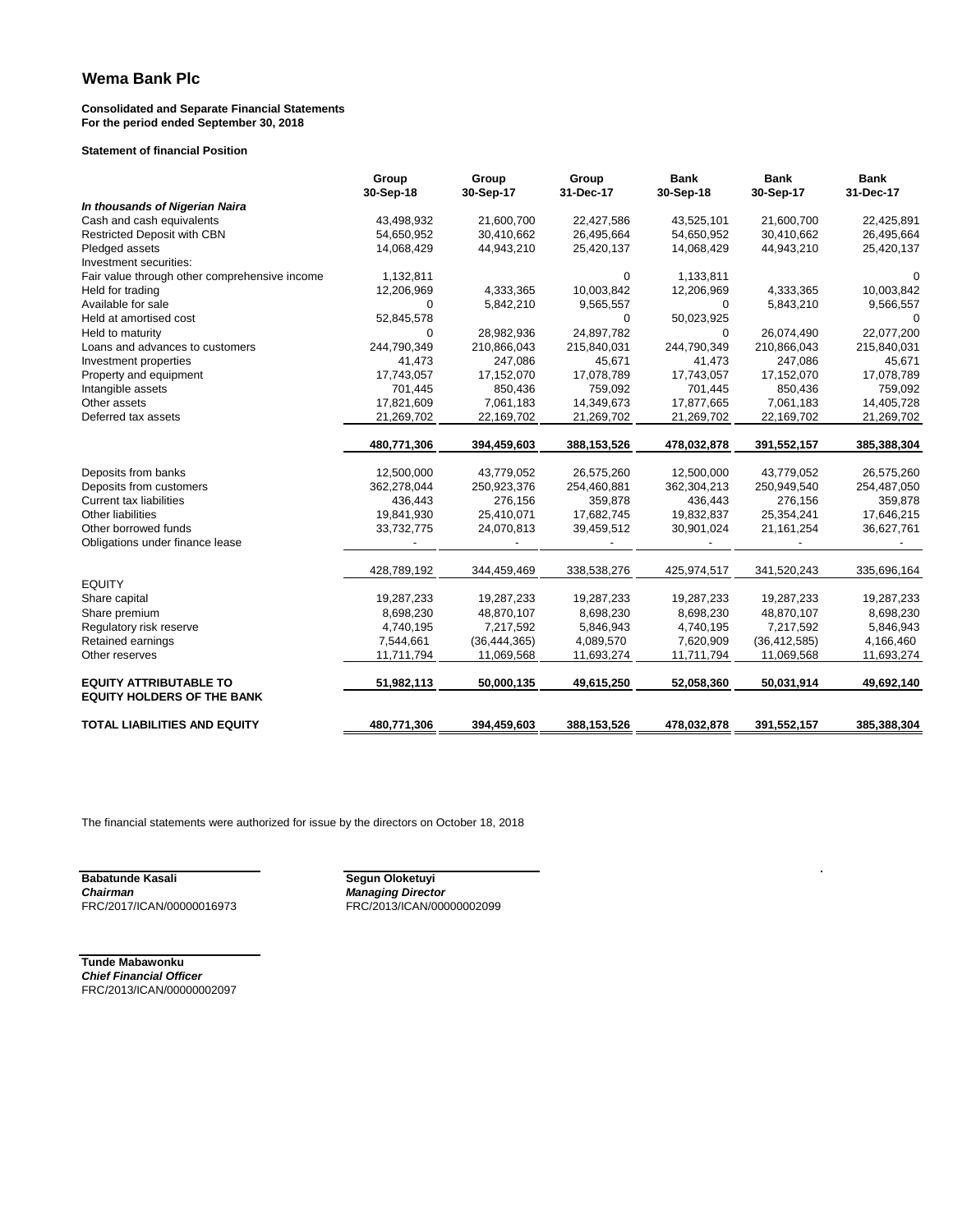#### **Consolidated and Separate Financial Statements For the period ended September 30, 2018**

**Statements of changes in equity**

#### **Group**

*In thousands of Nigerian naira (000s)*

|                                                                               | Share<br>Capital         | Share<br>premium | Regulatory<br>risk | <b>Statutory</b><br>reserve | <b>SMEIES</b><br>reserve | <b>Fair value</b><br>reserves | <b>Retained</b><br>earnings | <b>Total</b><br>equity |
|-------------------------------------------------------------------------------|--------------------------|------------------|--------------------|-----------------------------|--------------------------|-------------------------------|-----------------------------|------------------------|
| 2018                                                                          |                          |                  |                    |                             |                          |                               |                             |                        |
| Balance at 1 January 2018                                                     | 19,287,233               | 8,698,230        | 5,846,943          | 11,026,315                  | 526,908                  | 140,051                       | 4,089,570                   | 49,615,250             |
| <b>Capital Reduction</b>                                                      |                          |                  |                    |                             |                          |                               |                             |                        |
| Total comprehensive income:                                                   |                          |                  |                    |                             |                          |                               |                             |                        |
| Profit or loss                                                                |                          |                  |                    |                             |                          |                               | 2,644,084                   | 2,644,084              |
| Other comprehensive income                                                    |                          |                  |                    |                             |                          |                               |                             |                        |
| Re-measurement of defined benefit obligation                                  | $\overline{\phantom{a}}$ | . .              |                    | . .                         | . .                      |                               |                             |                        |
| Cumulative gain/loss reclassified from reserve on disposal of AFS investments |                          |                  |                    |                             |                          |                               |                             |                        |
| Fair value reserve (available-for-sale) financial assets                      |                          |                  |                    |                             |                          | 18,520                        |                             | 18,520                 |
|                                                                               |                          |                  |                    |                             |                          |                               |                             |                        |

|                                                                                                                                                                               | 19,287,233               | 8,698,230                                            | 5,846,943          | 11,026,315               | 526,908                  | 158,571                                              | 6,733,654                             | 52,277,854       |
|-------------------------------------------------------------------------------------------------------------------------------------------------------------------------------|--------------------------|------------------------------------------------------|--------------------|--------------------------|--------------------------|------------------------------------------------------|---------------------------------------|------------------|
| Transactions with owners, recorded directly in<br>equity                                                                                                                      |                          |                                                      |                    |                          |                          |                                                      |                                       |                  |
| Contributions by and distributions to owners<br>Regulatory risk reserve<br>Transfer to Statutory reserve                                                                      | $\overline{\phantom{a}}$ | $\overline{\phantom{a}}$                             | (1, 106, 748)      | $\overline{\phantom{a}}$ |                          |                                                      | 811,007<br>$\blacksquare$             | (295, 741)       |
| Total contribution and distributions to owners                                                                                                                                |                          | $\overline{\phantom{a}}$                             | (1, 106, 748)      |                          | ٠                        | $\blacksquare$                                       | 811,007                               | (295, 741)       |
| Balance at 30 September 2018                                                                                                                                                  | 19,287,233               | 8,698,230                                            | 4,740,195          | 11,026,315               | 526,908                  | 158,571                                              | 7,544,661                             | 51,982,113       |
| 2017<br>Balance at 1 January 2017<br><b>Capital Reduction</b><br>Total comprehensive income:                                                                                  | 19,287,233               | 48,870,107                                           | 8,402,592          | 10,335,968               | 526,908                  | 206,692                                              | (39, 158, 766)                        | 48,470,734       |
| Profit or loss<br>Other comprehensive income<br>Re-measurement of defined benefit obligation<br>Cumulative gain/loss reclassified from reserve on disposal of AFS investments |                          | $\blacksquare$                                       | $\blacksquare$     | $\blacksquare$           | $\sim$                   |                                                      | 1,529,400                             | 1,529,400        |
| Fair value reserve (available-for-sale) financial assets                                                                                                                      |                          |                                                      |                    |                          |                          |                                                      |                                       |                  |
|                                                                                                                                                                               | 19,287,233               | 48,870,107                                           | 8,402,592          | 10,335,968               | 526,908                  | 206,692                                              | (37,629,366)                          | 50,000,135       |
| Transactions with owners, recorded directly in<br>equity<br>Contributions by and distributions to owners                                                                      |                          |                                                      |                    |                          |                          |                                                      |                                       |                  |
| Regulatory risk reserve<br>Transfer to Statutory reserve                                                                                                                      |                          | $\overline{\phantom{a}}$<br>$\overline{\phantom{a}}$ | (1, 185, 000)<br>٠ | $\overline{\phantom{a}}$ | $\overline{\phantom{a}}$ | $\overline{\phantom{a}}$<br>$\overline{\phantom{a}}$ | 1,185,000<br>$\overline{\phantom{a}}$ | $\sim$<br>$\sim$ |
| Total contribution and distributions to owners                                                                                                                                |                          | $\overline{\phantom{a}}$                             | (1, 185, 000)      | $\overline{\phantom{a}}$ | $\overline{\phantom{a}}$ | $\overline{\phantom{a}}$                             | 1,185,000                             |                  |
| <b>Balance at 30 September 2017</b>                                                                                                                                           | 19.287.233               | 48,870,107                                           | 7,217,592          | 10.335.968               | 526.908                  | 206.692                                              | (36, 444, 366)                        | 50.000.135       |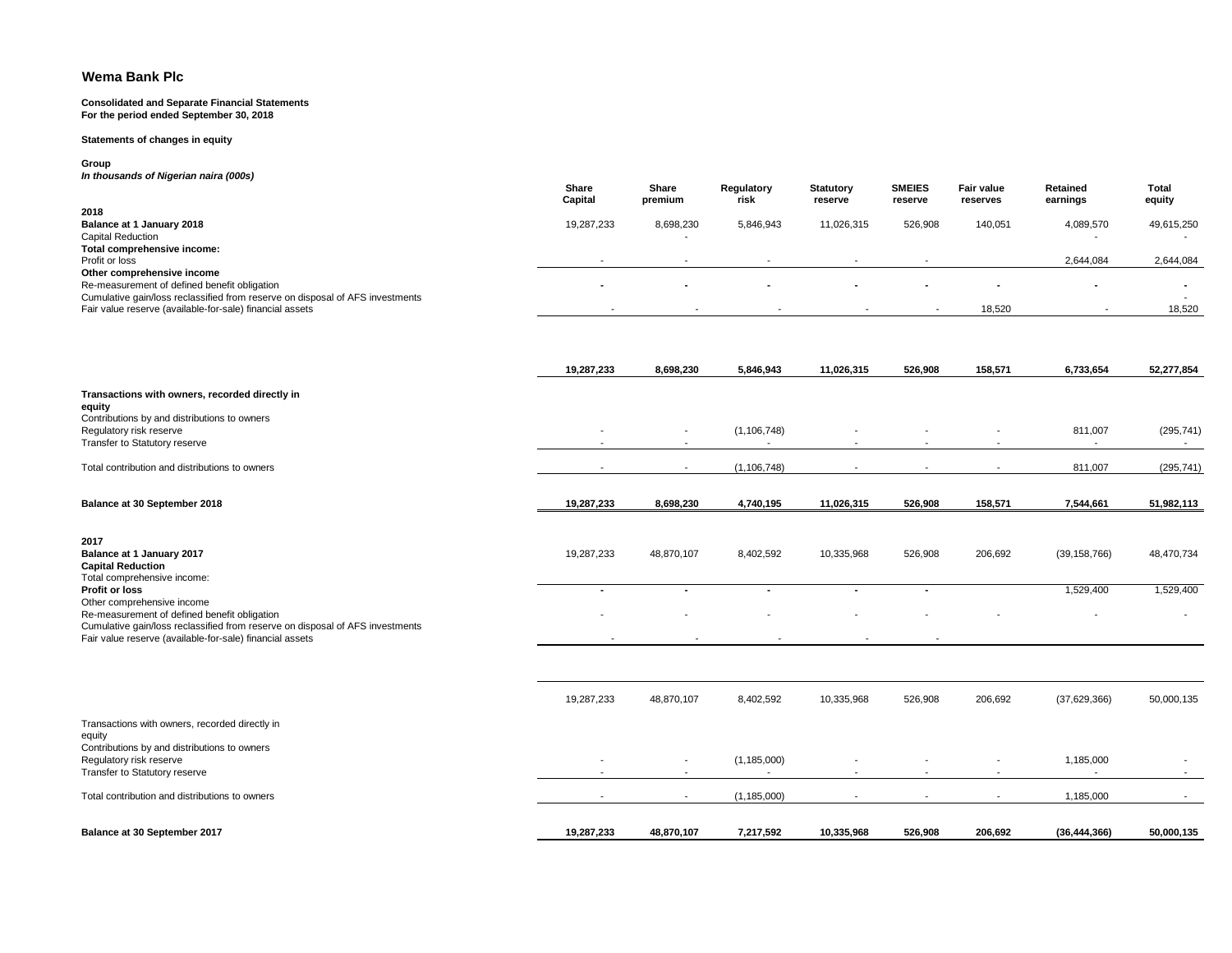**Consolidated and Separate Financial Statements For the period ended September 30, 2018**

### **Statements of changes in equity**

**Bank**

*In thousands of Nigerian naira (000s)*

| 2018                                                                                                                                                                                                                                                | <b>Share</b><br>Capital | Share<br>premium | <b>Regulatory</b><br>risk reserve | <b>Statutory</b><br>reserve | <b>SMEIES</b><br>reserve | <b>Fair value</b><br>reserves | <b>Retained</b><br>earnings | Total<br>equity         |
|-----------------------------------------------------------------------------------------------------------------------------------------------------------------------------------------------------------------------------------------------------|-------------------------|------------------|-----------------------------------|-----------------------------|--------------------------|-------------------------------|-----------------------------|-------------------------|
| Balance at 1 January 2018<br><b>Capital Reduction</b>                                                                                                                                                                                               | 19,287,233              | 8,698,230        | 5,846,943                         | 11,026,315                  | 526,908                  | 140,051                       | 4,166,460                   | 50,031,914              |
| Total comprehensive income:<br>Profit or loss                                                                                                                                                                                                       |                         |                  |                                   |                             |                          |                               | 2,643,441                   | 2,643,441               |
| Other comprehensive income<br>Re-measurement of defined benefit obligation<br><b>Capital Reduction</b>                                                                                                                                              |                         |                  |                                   |                             |                          |                               |                             |                         |
| Cumulative gain/loss reclassified from reserve on disposal of AFS investments<br>Fair value reserve (available-for-sale) financial assets                                                                                                           |                         |                  |                                   |                             |                          | 18,520                        |                             | 18,520                  |
| Total comprehensive income for the period                                                                                                                                                                                                           | 19,287,233              | 8,698,230        | 5,846,943                         | 11,026,315                  | 526,908                  | 158,571                       | 6,809,902                   | 52,354,101              |
| Transactions with owners, recorded directly in equity<br>Contributions by and distributions to owners<br>Regulatory risk reserve                                                                                                                    |                         |                  | (1, 106, 748)                     |                             |                          |                               | 811,007                     | (295, 741)<br>$\sim$    |
| transfer to statutory reserves<br>Total contribution and distributions to owners                                                                                                                                                                    |                         |                  | (1, 106, 748)                     |                             |                          |                               | 811,007                     |                         |
| Balance at 30 September 2018                                                                                                                                                                                                                        | 19,287,233              | 8,698,230        | 4,740,195                         | 11,026,315                  | 526,908                  | 158,571                       | 7,620,909                   | 52,058,360              |
| 2017<br>Balance at 1 January 2017<br><b>Capital Reduction</b><br>Total comprehensive income:<br><b>Profit or loss</b>                                                                                                                               | 19,287,233              | 48,870,107       | 8,402,592                         | 10,335,968                  | 526,908                  | 206,692                       | (39, 127, 546)<br>1,529,961 | 48,501,954<br>1,529,961 |
| Other comprehensive income<br>Re-measurement of defined benefit obligation<br><b>Capital Reduction</b><br>Cumulative gain/loss reclassified from reserve on disposal of AFS investments<br>Fair value reserve (available-for-sale) financial assets |                         |                  |                                   |                             |                          |                               |                             |                         |
| Total comprehensive income for the period                                                                                                                                                                                                           | 19,287,233              | 48,870,107       | 8,402,592                         | 10,335,968                  | 526,908                  | 206,692                       | (37, 597, 585)              | 50,031,914              |
| Transactions with owners, recorded directly in equity<br>Contributions by and distributions to owners<br>Regulatory risk reserve<br>transfer to statutory reserves                                                                                  |                         |                  | (1, 185, 000)                     |                             |                          |                               | 1,185,000                   |                         |
| Total contribution and distributions to owners                                                                                                                                                                                                      |                         |                  |                                   |                             |                          |                               |                             |                         |
| Balance at 30 September 2017                                                                                                                                                                                                                        | 19,287,233              | 48,870,107       | 7,217,592                         | 10,335,968                  | 526,908                  | 206,692                       | (36, 412, 585)              | 50,031,914              |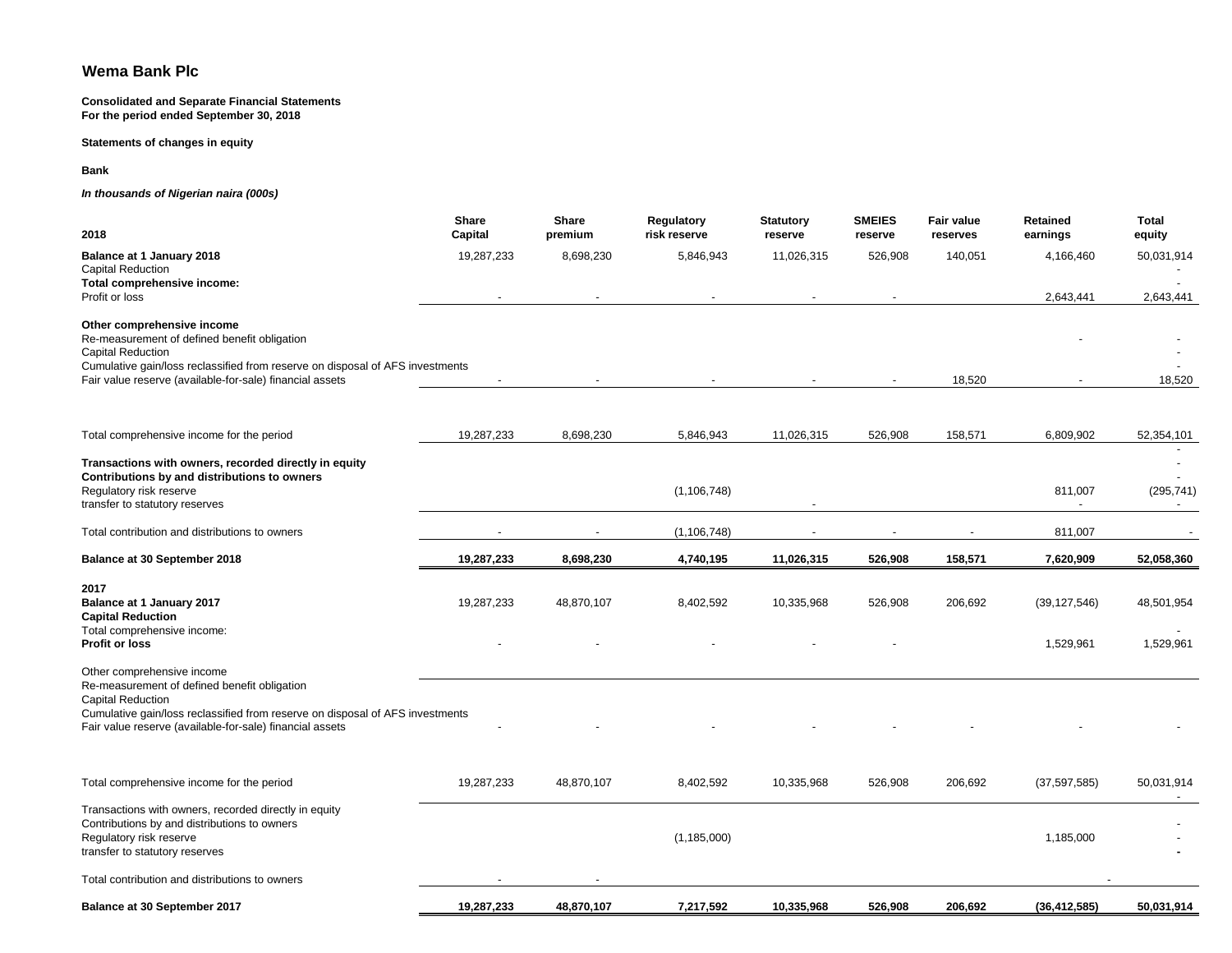#### **Consolidated and Separate Financial Statements For the period ended September 30, 2018 Statement of Prudential Adjustments**

|                                                                                           | Group<br>30-Sep-18 | Group<br>30-Sep-17 | Group<br>31-Dec-17 | <b>Bank</b><br>30-Sep-18 | <b>Bank</b><br>30-Sep-17 | <b>Bank</b><br>31-Dec-17 |
|-------------------------------------------------------------------------------------------|--------------------|--------------------|--------------------|--------------------------|--------------------------|--------------------------|
| <b>Impairment - IFRS</b>                                                                  |                    |                    |                    |                          |                          |                          |
| Loans and Advances:                                                                       |                    |                    |                    |                          |                          |                          |
| - Collective                                                                              | 956.807            | 827,468            | 1,998,519          | 956,807                  | 827,468                  | 1,998,519                |
| - Specific                                                                                | 5,544,446          | 2,136,061          | 2,237,482          | 5,544,446                | 2,136,061                | 2,237,482                |
|                                                                                           | 6,501,252          | 2,963,529          | 4,236,001          | 6,501,252                | 2,963,529                | 4,236,001                |
| <b>Other Financial Assets:</b>                                                            |                    |                    |                    |                          |                          |                          |
| - Long Term investments                                                                   |                    |                    | 339,583            |                          |                          | 339,583                  |
| - Other Assets                                                                            | 3,961,418          | 3,629,795          | 3,621,834          | 3,961,418                | 3,629,795                | 3,621,834                |
|                                                                                           | 3,961,418          | 3,629,795          | 3,961,417          | 3,961,418                | 3,629,795                | 3,961,417                |
| <b>Total</b>                                                                              | 10,462,670         | 6,593,324          | 8,197,418          | 10,462,670               | 6,593,324                | 8,197,418                |
| <b>Impairment - Prudential Guidelines</b><br>Loans and Advances:                          |                    |                    |                    |                          |                          |                          |
| - General                                                                                 | 2,698,580          | 2,574,620          | 2,371,170          | 2,698,580                | 2,574,620                | 2,371,170                |
| - Specific                                                                                | 8,203,285          | 7,606,501          | 7,711,774          | 8,203,285                | 7,606,501                | 7,711,774                |
|                                                                                           | 10,901,865         | 10,181,121         | 10,082,944         | 10,901,865               | 10,181,121               | 10,082,944               |
| <b>Other Financial Assets:</b>                                                            |                    |                    |                    |                          |                          |                          |
| - Long Term investments                                                                   | 339.583            |                    | 339.583            | 339.583                  |                          | 339.583                  |
| - Other assets                                                                            | 3,961,418          | 3,629,795          | 3,621,834          | 3,961,418                | 3,629,795                | 3,621,834                |
|                                                                                           | 4,301,001          | 3,629,795          | 3,961,417          | 4,301,001                | 3,629,795                | 3,961,417                |
| <b>Total</b>                                                                              | 15,202,866         | 13,810,916         | 14,044,361         | 15,202,866               | 13,810,916               | 14,044,361               |
| Excess of Prudential impairment over IFRS impairment<br>transferred to regulatory reserve | 4,740,195          | 7,217,592          | 5,846,943          | 4,740,195                | 7,217,592                | 5,846,943                |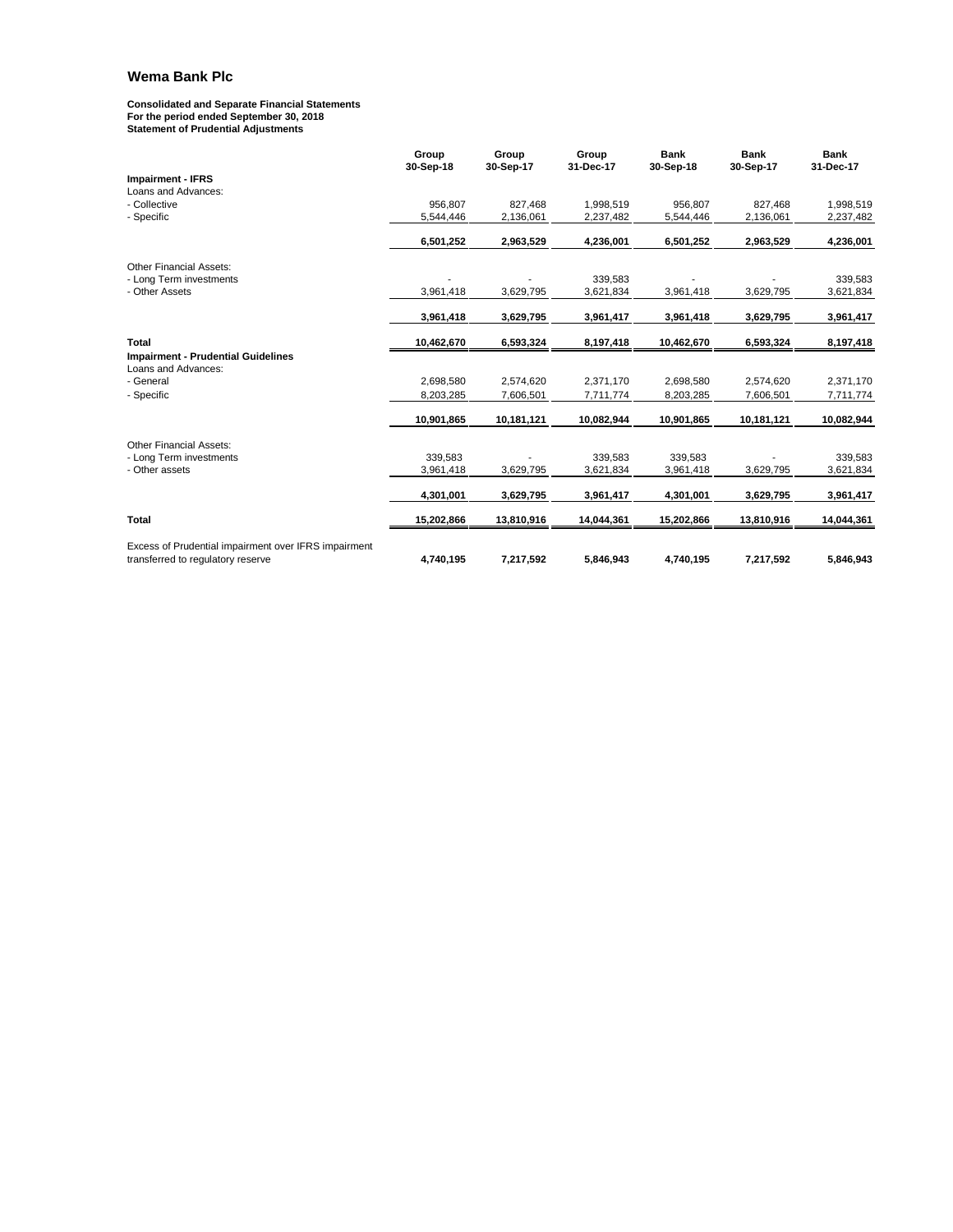#### **Consolidated and Separate Financial Statements For the period ended September 30, 2018 Statement of Cash Flow**

| In thousands of Nigerian Naira                                                    | Group<br>30-Sep<br>2018 | Group<br>30-Sep<br>2017 | Group<br>31-Dec<br>2017 | <b>Bank</b><br>30-Sep<br>2018 | <b>Bank</b><br>30-Sep<br>2017 | <b>Bank</b><br>31-Dec<br>2017 |
|-----------------------------------------------------------------------------------|-------------------------|-------------------------|-------------------------|-------------------------------|-------------------------------|-------------------------------|
|                                                                                   |                         |                         |                         |                               |                               |                               |
| Cash flows from operating activities<br>Profit for the year                       | 2,644,084               | 1,529,400               | 2,255,488               | 2,643,441                     | 1,529,961                     | 2,301,158                     |
| Adjustments for:                                                                  |                         |                         |                         |                               |                               |                               |
| <b>Taxation expense</b>                                                           | 415,170                 | 269,993                 | 753,715                 | 415,170                       | 269,993                       | 753,715                       |
| Depreciation and amortization                                                     | 1,950,450               | 1,780,231               | 2,318,008               | 1,950,450                     | 1,780,231                     | 2,318,008                     |
| Adjustment for transfer out of PPE now expensed                                   | (23)                    |                         |                         | (23)                          |                               |                               |
| IFRS 9 impact adjusted directly in retained earnings                              | (295, 741)              |                         |                         | (295, 741)                    |                               |                               |
| (Gain)/Loss on disposal of property and equipment                                 | (2,388)                 | (58,666)                | (59,059)                | (2,388)                       | (58, 666)                     | (59,059)                      |
| Benefit in Kind                                                                   |                         |                         |                         |                               |                               |                               |
| Specific provision on cash                                                        |                         |                         |                         |                               |                               |                               |
| Net interest income                                                               | (15,826,797)            | (12, 231, 204)          | (19,766,951)            | (15,826,154)                  | (12, 231, 765)                | (19, 774, 759)                |
| Dividend received from equity investment                                          | (38, 333)               | (162, 876)              | (162, 876)              | (38, 333)                     | (162, 876)                    | (162, 876)                    |
| Impairment loss on financial assets                                               | 498,148                 | 267,995                 | 2,196,373               | 498,148                       | 267,995                       | 2,196,373                     |
|                                                                                   |                         |                         |                         |                               |                               |                               |
|                                                                                   | (10,655,430)            | (8,605,127)             | (12, 465, 302)          | (10,655,430)                  | (8,605,127)                   | (12, 427, 440)                |
| Change in pledged assets                                                          | 11,351,708              | (28, 523, 485)          | (9,000,412)             | 11,351,708                    | (28, 523, 485)                | (9,000,412)                   |
| Change in loans and advances to customers                                         | (29, 448, 465)          | 15,874,512              | 9,227,334               | (29, 448, 465)                | 15,874,512                    | 9,227,334                     |
| Change in other assets                                                            | (3,471,936)             | (3,853,391)             | (11, 122, 931)          | (3,471,937)                   | (3,853,391)                   | (11, 178, 986)                |
| Change in deposits from banks                                                     | (14,075,260)            | 6,345,146               | (10, 858, 646)          | (14,075,260)                  | 6,345,146                     | (10,858,646)                  |
| Change in finance lease obligation                                                |                         | $\sim$                  |                         |                               |                               |                               |
| Change in restricted deposit with CBN                                             | (28, 155, 288)          | 17,751,020              | 21,666,018              | (28, 155, 288)                | 17,751,020                    | 21,666,018                    |
| Change in deposits from customers                                                 | 107,817,163             | (32, 379, 228)          | (28, 841, 723)          | 107,817,163                   | (32, 378, 674)                | (28, 841, 165)                |
| Change in other liabilities                                                       | 2,183,797               | 3,137,983               | (4, 189, 040)           | 2,211,234                     | 3,150,414                     | (4, 157, 309)                 |
|                                                                                   | 35,546,289              | (30, 252, 571)          | (45, 584, 702)          | 35,573,725                    | (30, 239, 586)                | (45,570,606)                  |
| Income tax paid                                                                   | (338, 604)              | (343,082)               | (343,082)               | (338, 604)                    | (343,082)                     | (343,082)                     |
| Interest received                                                                 | 38,888,279              | 37,473,740              | 53,073,120              | 38,887,636                    | 37,287,257                    | 52,662,658                    |
| Vat paid                                                                          | (24, 612)               | (121,600)               | (511,903)               | (24, 612)                     | (121,600)                     | (511, 903)                    |
| Interest paid                                                                     | (20, 566, 859)          | (25, 242, 536)          | (32, 188, 031)          | (20, 566, 859)                | (25,055,492)                  | (32, 188, 031)                |
| Net cash from operating activities                                                | 53,504,492              | (18, 486, 048)          | (25, 554, 598)          | 53,531,285                    | (18, 472, 502)                | (25,950,964)                  |
|                                                                                   |                         |                         |                         |                               |                               |                               |
| Cash flows from investing activities<br>Net disposal of investment securities-HTM | (27, 947, 796)          | 29,696,728              | 33,518,731              | (27, 946, 725)                | 29,796,864                    | 33,531,005                    |
| Acquisition of investment securities-AFS                                          | 8,451,266               | (2,684,002)             | (6,473,990)             | 8,451,266                     | (2,684,002)                   | (6,473,990)                   |
| Change in trading assets                                                          | (2,203,127)             | (4,095,329)             | (9,765,806)             | (2,203,127)                   | (4,095,329)                   | (9,765,806)                   |
| Dividend received from equity investment                                          | 38,333                  | 162,876                 | 162,876                 | 38,333                        | 162,876                       | 162,876                       |
| Acquisition of property and equipment                                             | (2,326,153)             | (2, 151, 814)           | (3,029,376)             | (2,326,153)                   | (2, 151, 814)                 | (3,029,376)                   |
| Proceeds from the sale of property and equipment                                  | 12,532                  | 132,385                 | 81,548                  | 12,532                        | 132,385                       | 81,548                        |
| Proceeds from the sale of investment property                                     |                         | 108,871                 | 161,500                 |                               | 108,871                       | 161,500                       |
| Acquisition of intangible assets                                                  | (236, 842)              | (684, 321)              | (535, 214)              | (236, 842)                    | (684, 321)                    | (535, 214)                    |
| Net cash generated by / (used in) investing activities                            | (24, 211, 787)          | 20.485.394              | 14.120.269              | (24, 210, 716)                | 20.585.529                    | 14,132,543                    |
|                                                                                   |                         |                         |                         |                               |                               |                               |
| Cash flows from financing activities                                              |                         |                         |                         |                               |                               |                               |
| Proceed from borrowings                                                           | 10,359,977              | (8,022,591)             | 15,867,870              | 10,359,977                    | (8, 121, 035)                 | 15,867,870                    |
| Repayment of borrowings                                                           | (16,086,714)            |                         | (8,504,673)             | (16,086,714)                  |                               | (8,525,309)                   |
| Interest paid on borrowings                                                       | (2,494,623)             |                         | (1, 125, 227)           | (2,494,623)                   |                               | (706, 957)                    |
| Net cash from financing activities                                                | (8,221,360)             | (8,022,591)             | 6,237,970               | (8,221,360)                   | (8, 121, 035)                 | 6,635,604                     |
| Net increase in cash and cash equivalents                                         | 21,071,345              | (6,023,245)             | (5, 196, 359)           | 21,099,209                    | (6,008,008)                   | (5, 182, 817)                 |
| Cash and cash equivalents at beginning of period                                  | 22,427,586              | 27,623,944              | 27,623,945              | 22,425,891                    | 27,608,708                    | 27,608,708                    |
|                                                                                   |                         |                         |                         |                               |                               |                               |
| Cash and cash equivalents at end of period                                        | 43,498,931              | 21,600,700              | 22,427,586              | 43,525,100                    | 21,600,700                    | 22,425,891                    |
|                                                                                   |                         |                         |                         |                               |                               |                               |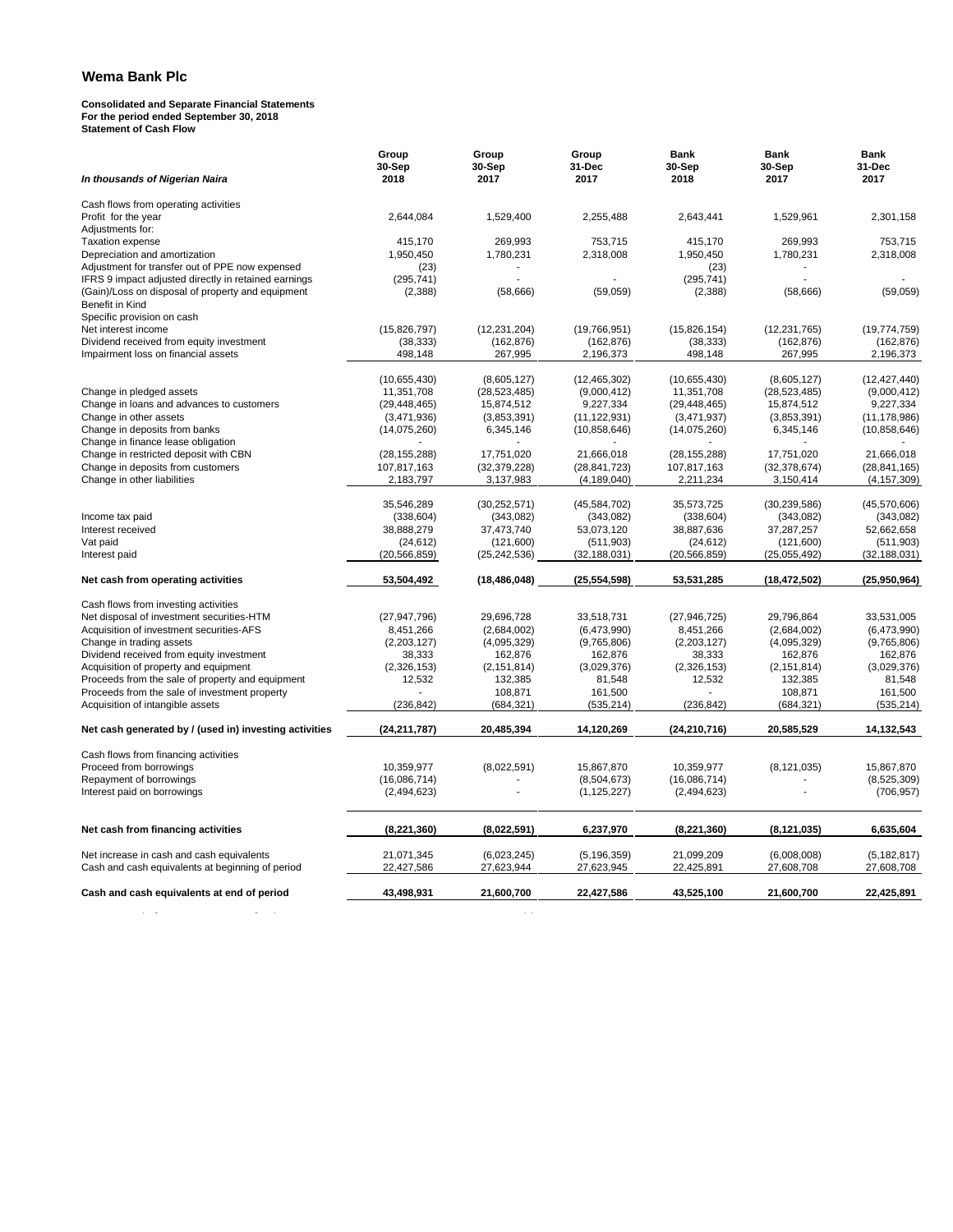**Consolidated and Separate Financial Statements For the period ended September 30, 2018**

| 3 Months<br>3 Months<br>9 Months<br>9 Months<br>3 Months<br>3 Months<br>In thousands of Nigerian Naira<br>30-Sep-18<br>30-Sep-17<br>30-Sep-18<br>30-Sep-17<br>30-Sep-18<br>30-Sep-17 | 9 Months<br>30-Sep-18 | 9 Months<br>30-Sep-17 |
|--------------------------------------------------------------------------------------------------------------------------------------------------------------------------------------|-----------------------|-----------------------|
| $\overline{7}$<br>Interest income                                                                                                                                                    |                       |                       |
| 428.942<br>63.690<br>796,638<br>140,521<br>428.299<br>63.690<br>Cash and cash equivalents                                                                                            | 795.995               | 140,521               |
| 10.345.637<br>31.792.799<br>11,914,662<br>10.345.637<br>Loans and advances to banks and customers<br>11,914,662<br>34,733,391                                                        | 34,733,391            | 31,792,799            |
| 1,699,061<br>Investments securities<br>1,148,898<br>3,358,250<br>5,540,420<br>1,148,898<br>1,512,578                                                                                 | 3,358,250             | 5,353,937             |
| <b>Total interest income</b><br>13,492,502<br>12,108,388<br>38,888,279<br>37,473,740<br>13,491,859<br>11,921,905                                                                     | 38,887,636            | 37,287,257            |
| <b>Interest expense</b>                                                                                                                                                              |                       |                       |
| 79.879<br>1.526.770<br>Deposits from banks<br>314.813<br>5.455.685<br>79.879<br>1.526.770                                                                                            | 314.813               | 5.455.685             |
| 6.309.742<br>5.984.355<br>Deposits from customers<br>20,252,046<br>18.931.681<br>6,309,742<br>5,984,355                                                                              | 20.252.046            | 18,931,681            |
| Other borrowed funds<br>365.731<br>846.056<br>2.494.623<br>855.170<br>365.731<br>659.012                                                                                             | 2.494.623             | 668.126               |
| <b>Total interest expense</b><br>6,755,352<br>8,357,181<br>23,061,482<br>25,242,536<br>6,755,352<br>8,170,137                                                                        | 23,061,482            | 25,055,492            |
| 8<br>Fees and commission income                                                                                                                                                      |                       |                       |
| Retail banking customer fees & commissions<br>1,142,976<br>1,074,444<br>3,219,355<br>2,585,871<br>1,142,976<br>1,074,444                                                             | 3,219,355             | 2.585.871             |
| Corporate banking customer fees & commissions<br>546,914<br>328.239<br>1,200,230<br>878.549<br>546,914<br>328,239                                                                    | 1,200,230             | 878,549               |
| Other fees and charges<br>109,394<br>258,186<br>383.481<br>2,086,878<br>109,394<br>258,186                                                                                           | 383.481               | 2,086,878             |
| Total fee and commission income<br>1,799,284<br>1,660,869<br>4,803,066<br>5,551,298<br>5,642,142<br>1,660,869                                                                        | 4,803,066             | 5,551,298             |
| 9<br>Net trading income                                                                                                                                                              |                       |                       |
| 2.968<br>$\Omega$<br>2.968<br>Fixed income securities<br>16.946                                                                                                                      | $\Omega$<br>16.946    |                       |
| 974.758<br>852.955<br>3.906.779<br>1.224.338<br>974.758<br>852.955<br><b>Treasury bills</b>                                                                                          | 3.906.779             | 1.224.338             |
| Foreign exchange trading (note 9.1)<br>617,808<br>222,851<br>970,584<br>378,532<br>617,808<br>222,851                                                                                | 970,584               | 378,532               |
| Other gains                                                                                                                                                                          |                       |                       |
| 1,595,534<br>1,075,806<br>1,602,870<br>1,595,534<br>1,075,806<br>4,894,309                                                                                                           | 4,894,309             | 1,602,870             |
| 9.1<br>Foreign exchange trading income is principally                                                                                                                                |                       |                       |
| 10<br>Other income                                                                                                                                                                   |                       |                       |
| 162.876<br>Dividends on available-for-sale equity securities<br>38.333<br>27,660<br>38.333<br>38.333<br>27,660                                                                       | 38.333                | 162.876               |
| Gains on disposal of property and equipment<br>56.071<br>2.388<br>58.666<br>56.071<br>6<br>6                                                                                         | 2.388                 | 58.666                |
| Rental income<br>11,060<br>8,189<br>32,613<br>21,021<br>11,060<br>8,189                                                                                                              | 32,613                | 21,021                |
| Insurance claim received<br>$\bar{\phantom{a}}$<br>$\sim$<br>÷                                                                                                                       | $\sim$                | ÷.                    |
| 48.214<br>29.512<br>60.954<br>48.214<br>Income on contingents                                                                                                                        | 29.512                | 60954                 |
| Income on deposit accounts<br>14.277<br>12.062<br>35,290<br>48,328<br>14.277<br>12.062                                                                                               | 35,290                | 48328                 |
| Fund transfer<br>1.701<br>3.823<br>7,564<br>7,260<br>1.701<br>3.823                                                                                                                  | 7,564                 | 7260                  |
| <b>FX Revaluation</b><br>$\sim$                                                                                                                                                      |                       | $\Omega$              |
| 52.523<br>17,906<br>22.451<br>6,941<br>17,906<br>22,451<br>Swift transactions                                                                                                        | 52.523                | 6941                  |
| Others<br>43,150<br>170,229<br>145,056<br>571,910<br>43,150<br>170,229<br>$\sim$                                                                                                     | 145,056               | 571,910               |
| 126,433<br>348,700<br>343,279<br>348,700<br>937,955<br>126,433                                                                                                                       | 343,279               | 937,955               |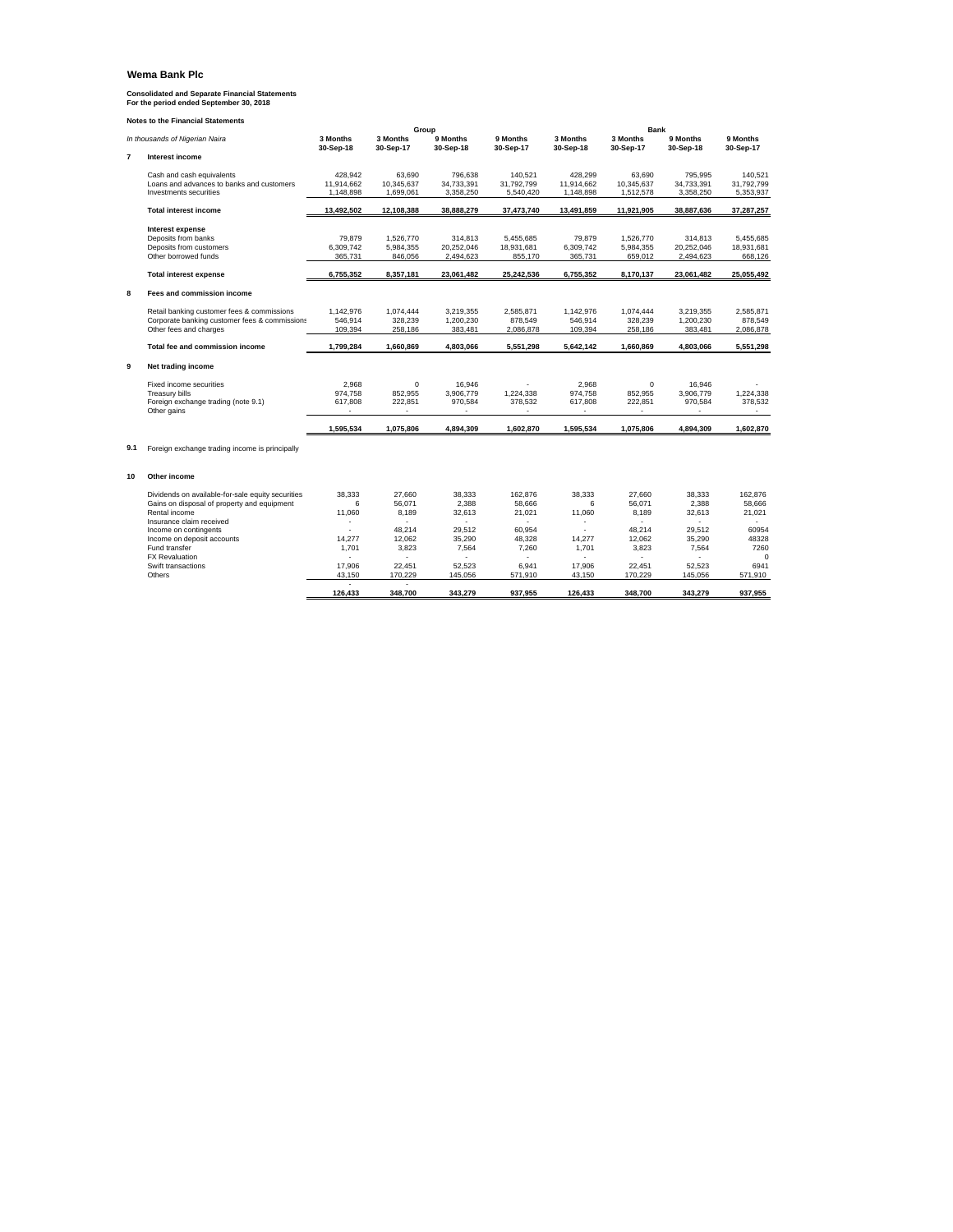### **Consolidated and Separate Financial Statements For the period ended September 30, 2018**

|    |                                                                              |                       | Group                    |                       |                          | <b>Bank</b>           |                       |                       |                       |  |  |
|----|------------------------------------------------------------------------------|-----------------------|--------------------------|-----------------------|--------------------------|-----------------------|-----------------------|-----------------------|-----------------------|--|--|
|    |                                                                              | 3 Months<br>30-Sep-18 | 3 Months<br>30-Sep-17    | 9 Months<br>30-Sep-18 | 9 Months<br>30-Sep-17    | 3 Months<br>30-Sep-18 | 3 Months<br>30-Sep-17 | 9 Months<br>30-Sep-18 | 9 Months<br>30-Sep-17 |  |  |
| 11 | Impairment loss of financial assets                                          |                       |                          |                       |                          |                       |                       |                       |                       |  |  |
|    | In thousands of Nigerian Naira                                               |                       |                          |                       |                          |                       |                       |                       |                       |  |  |
|    | Impairment losses on loans and advances<br>- specific impairment             |                       |                          |                       | $\overline{\phantom{a}}$ |                       |                       |                       |                       |  |  |
|    | - collective impairment                                                      | 136,986               | 169.743                  | 498.148               | 267,995                  | 136,986               | 169,743               | 498,148               | 267,995               |  |  |
|    | - Recoveries on loans                                                        | (4, 107)              | (2,547)                  | (21, 104)             | (12, 382)                | (4, 107)              | (2,547)               | (21, 104)             | (12, 382)             |  |  |
|    | - Write offs                                                                 |                       |                          |                       |                          | ٠                     |                       |                       |                       |  |  |
|    | Impairment loss on bonds                                                     |                       | $\overline{\phantom{a}}$ | ٠                     | ٠                        | ٠                     | ٠                     |                       |                       |  |  |
|    | Impairment loss on other assets                                              |                       |                          |                       |                          |                       |                       |                       |                       |  |  |
|    |                                                                              | 132,879               | 167,196                  | 477,044               | 255,613                  | 132,879               | 167,196               | 477,044               | 255,613               |  |  |
| 12 | <b>Personnel expenses</b>                                                    |                       |                          |                       |                          |                       |                       |                       |                       |  |  |
|    | Wages and salaries                                                           | 2,675,519             | 2,264,467                | 6,257,954             | 5,885,151                | 2,675,519             | 2,264,467             | 6,257,954             | 5,885,151             |  |  |
|    | Contributions to defined contribution plans<br>Gratuity Expenses (note 12.1) | 322,241               | 342,790                  | 716,247               | 897,879                  | 322,241               | 342,790               | 716,247               | 897,879               |  |  |
|    | Other staff costs (note 12.2)                                                | 562,044               | 106,621                  | 1,589,549             | 1,061,279                | 562,044               | 106,621               | 1,589,549             | 1,061,279             |  |  |
|    |                                                                              | 3,559,804             | 2,713,878                | 8,563,750             | 7,844,309                | 3,559,804             | 2,713,878             | 8,563,750             | 7,844,309             |  |  |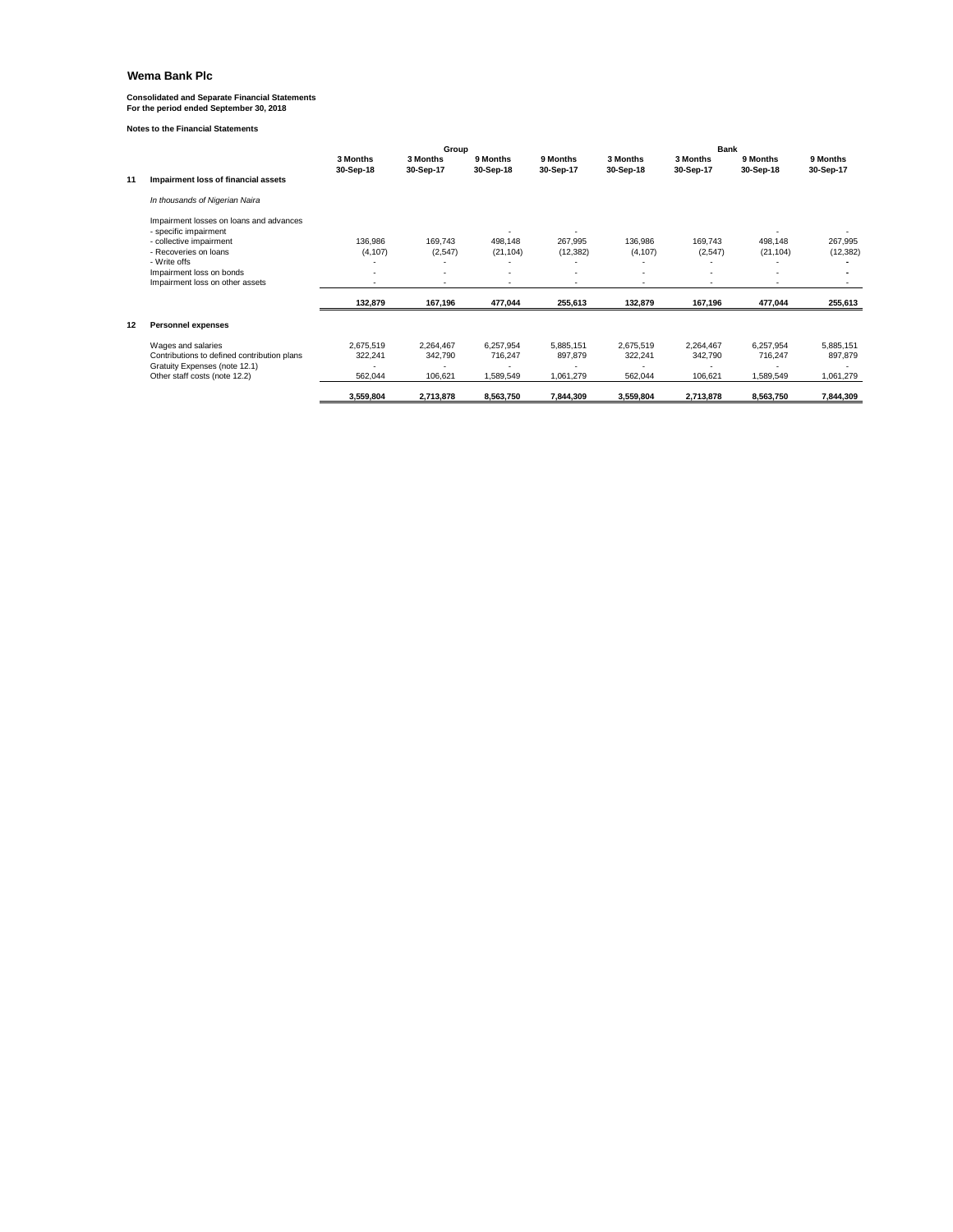### **Consolidated and Separate Financial Statements For the period ended September 30, 2018**

|                 |                                         |                       | Group                 |                          |                       | Bank                  |                       |                       |                       |  |
|-----------------|-----------------------------------------|-----------------------|-----------------------|--------------------------|-----------------------|-----------------------|-----------------------|-----------------------|-----------------------|--|
|                 | In thousands of Nigerian Naira          | 3 Months<br>30-Sep-18 | 3 Months<br>30-Sep-17 | 9 Months<br>30-Sep-18    | 9 Months<br>30-Sep-17 | 3 Months<br>30-Sep-18 | 3 Months<br>30-Sep-17 | 9 Months<br>30-Sep-18 | 9 Months<br>30-Sep-17 |  |
| 13a             | Other operating expenses                |                       |                       |                          |                       |                       |                       |                       |                       |  |
|                 | Advertising and marketing               | 230179                | 379,493               | 786,627                  | 691,173               | 230,179               | 379,493               | 786,627               | 691,173               |  |
|                 | <b>AMCON Levy</b>                       | 1031295               | 209,556               | 1,619,011                | 795,926               | 1,031,295             | 209,556               | 1,619,011             | 795,926               |  |
|                 | Auditors remuneration                   | 45000                 | 58,968                | 137,742                  | 66,400                | 45,000                | 58,968                | 137,742               | 66,400                |  |
|                 | <b>Business Expenses</b>                | 79633                 | 63,559                | 210,599                  | 190,460               | 79,633                | 63,559                | 210,599               | 190,460               |  |
|                 | Cash movement expenses                  | 126234                | 78,166                | 340,084                  | 292,803               | 126,234               | 78,166                | 340,084               | 292,803               |  |
|                 | <b>Diesel Expenses</b>                  | 131138                | 92,568                | 402,394                  | 417,449               | 131,138               | 92,568                | 402,394               | 417,449               |  |
|                 | <b>Directors Expenses</b>               | 7700                  | 22,400                | 23,350                   | 22,400                | 7,700                 | 22,400                | 23,350                | 22,400                |  |
|                 | Directors fees                          | 61286                 | $\sim$                | 85,161                   | 33,238                | 61,286                |                       | 85,161                | 33,238                |  |
|                 | Donations                               | 13953                 | 30,672                | 57,373                   | 42,755                | 13,953                | 30,672                | 57,373                | 42,755                |  |
|                 | Electricity                             | 56646                 | 56,860                | 180,947                  | 146,627               | 56,646                | 56,860                | 180,947               | 146,627               |  |
|                 | General administrative expenses         | 544998.18             | 201,571               | 1.008.084                | 703,255               | 544,998               | 201,571               | 1,008,084             | 703,255               |  |
|                 | Insurance                               | 69432                 | 73,382                | 189,392                  | 194,465               | 69,432                | 73,382                | 189,392               | 194,465               |  |
|                 | <b>NDIC Premium</b>                     | 337436                | 115,376               | 843,941                  | 696,350               | 337,436               | 115,376               | 843,941               | 696,350               |  |
|                 | Other premises and equipment costs      | 130634                | 119,592               | 359,104                  | 331,846               | 130,634               | 119,592               | 359,104               | 331,846               |  |
|                 | PAYE/Withholding expenses               | $\Omega$              |                       | $\Omega$                 |                       | $\Omega$              |                       | $\Omega$              | $\Omega$              |  |
|                 | Printing and stationery                 | 74098                 | 94,670                | 303,415                  | 324,751               | 74,098                | 94,670                | 303,415               | 324,751               |  |
|                 | Professional fees                       | 0                     |                       | 1,109,154                | 195.129               | $\Omega$              |                       | 1,109,154             | 195,129               |  |
|                 | Repairs and maintenance                 | 312987                | 513,950               | 1,092,655                | 1,312,061             | 312,987               | 513,950               | 1,092,655             | 1,312,061             |  |
|                 | Security expenses                       | 119486                | 38,033                | 365,775                  | 349,029               | 119,486               | 38,033                | 365,775               | 349,029               |  |
|                 | Service charge                          | 516411                | 308,932               | 924,998                  | 601,004               | 516,411               | 308,932               | 924,998               | 601,004               |  |
|                 | SMS Expenses & Others                   | 17204.36              | 11,254                | 17,204                   | 11,254                | 17,204                | 11,254                | 17,204                | 11,254                |  |
|                 | Statutory expenses                      | 26653.46              | 10,024                | 26,653                   | 10,024                | 26,653                | 10,024                | 26,653                | 10,024                |  |
|                 | Technology and alternative channels     | 558895                | 374,485               | 1,400,485                | 928,685               | 558,895               | 374,485               | 1,400,485             | 928,685               |  |
|                 | <b>Transport &amp; Communications</b>   | 115554                | 105,006               | 393,311                  | 287,627               | 115,554               | 105,006               | 393,311               | 287,627               |  |
|                 | Wema Homes & Wema Asset cessation taxes | $\omega$              |                       | $\overline{\phantom{a}}$ | $\sim$                | $\sim$                | $\sim$                | $\blacksquare$        | $\sim$                |  |
|                 |                                         | 4,606,853             | 2,958,517             | 11,877,460               | 8,644,711             | 4,606,853             | 2,958,517             | 11,877,460            | 8,644,711             |  |
| 13 <sub>b</sub> | Depreciation and amortization           |                       |                       |                          |                       |                       |                       |                       |                       |  |
|                 | Property, plants and equipment          | 552,689               | 440,505               | 1,651,741                | 1,539,557             | 552,689               | 440,505               | 1,651,741             | 1,539,557             |  |
|                 | Investment property                     | 1,415                 | 3,058                 | 4,198                    | 5,841                 | 1,415                 | 3,058                 | 4,198                 | 5,841                 |  |
|                 | Intangible assets                       | 102,146               | 41,538                | 294,511                  | 233,903               | 102,146               | 41,538                | 294,511               | 233,903               |  |
|                 |                                         | 656,250               | 485.101               | 1,950,450                | 1,779,301             | 656,250               | 485.101               | 1,950,450             | 1,779,301             |  |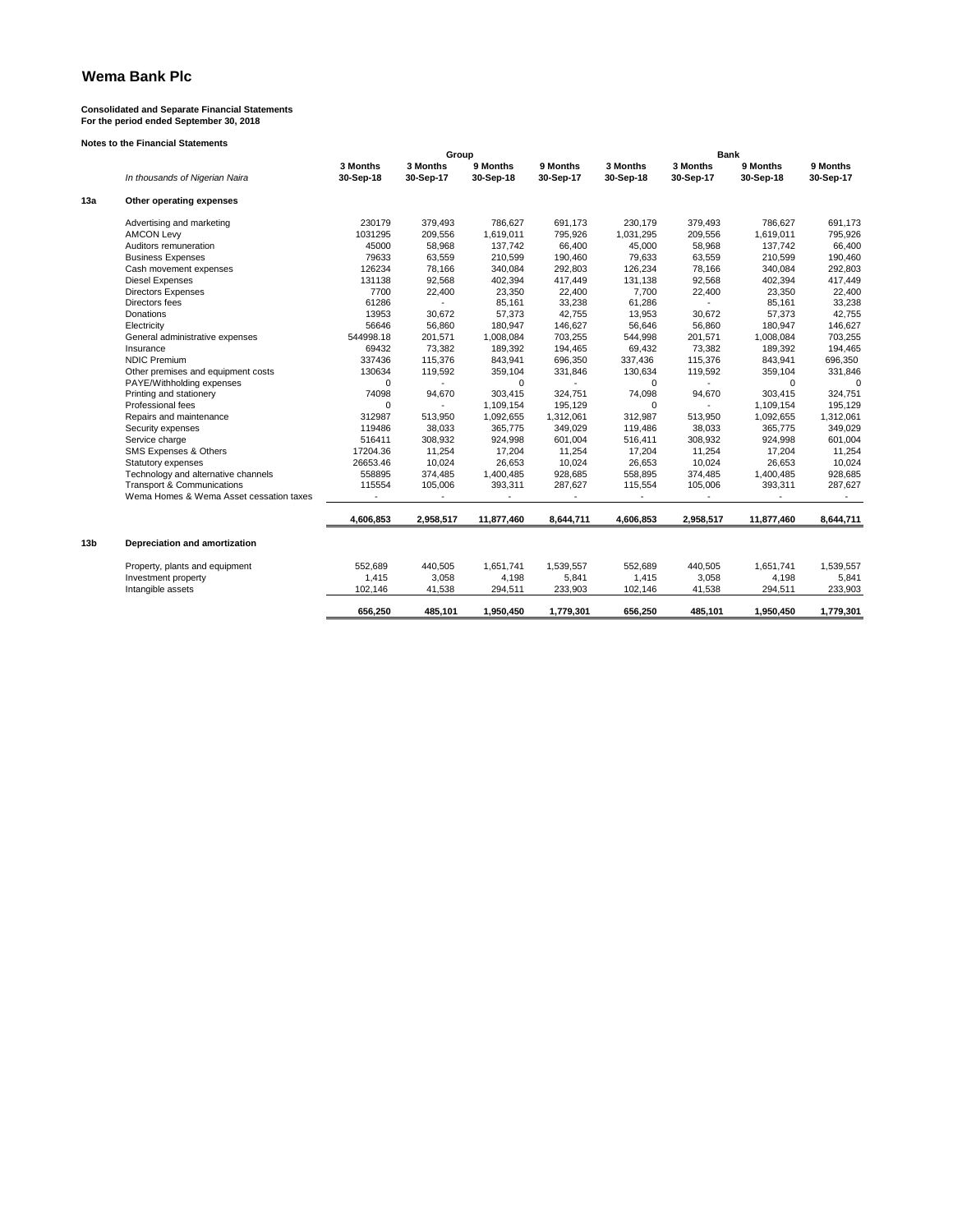### **Consolidated and Separate Financial Statements For the period ended September 30, 2018**

**Notes to the Financial Statements**

#### **14 Earnings per share**

Basic and diluted earnings per share Basic earnings per share are calculated by dividing the profit for the year attributable to shareholders by the weighted average number of ordinary shares in issue during the year.

The calculation of basic earnings per share as at 30 June 2018 was based on the profit attributable to ordinary shareholders and weighted average number of ordinary shares outstanding :

|    | In thousands                                                                                               | 3 Months<br>30-Sep-18                 | Group<br>3 Months<br>30-Sep-17 | 9 Months<br>30-Sep-18               | 9 Months<br>30-Sep-17                 | 3 Months<br>30-Sep-18    | Bank<br>3 Months<br>30-Sep-17        | 9 Months<br>30-Sep-18 | 9 Months<br>30-Sep-17 |
|----|------------------------------------------------------------------------------------------------------------|---------------------------------------|--------------------------------|-------------------------------------|---------------------------------------|--------------------------|--------------------------------------|-----------------------|-----------------------|
|    | Weighted average number of ordinary shares -<br>basic:'000                                                 | 38,574,466                            | 38,574,466                     | 38,574,466                          | 38,574,466                            | 38,574,466               | 38,574,466                           | 38,574,466            | 38,574,466            |
|    | Profit attributable to ordinary shareholders -basic                                                        |                                       |                                |                                     |                                       |                          |                                      |                       |                       |
|    | Profit for the year attributable to equity holders<br>of the Bank '000<br>Earnings per share -basic (Kobo) | 1,074,100<br>11.2                     | 311.282<br>3.2                 | 2.644.084<br>9.2                    | 1,529,400<br>5.3                      | 1,073,457<br>11.2        | 311.843<br>3.2                       | 2,643,441<br>9.2      | 1,529,961<br>5.3      |
|    |                                                                                                            | Group<br>30-Sep-18                    | Group<br>30-Sep-17             | Group<br>31-Dec-17                  | <b>Bank</b><br>30-Sep-18              | <b>Bank</b><br>30-Sep-17 | <b>Bank</b><br>31-Dec-17             |                       |                       |
| 15 | Cash and cash equivalents<br>In thousands of Nigerian Naira                                                |                                       |                                |                                     |                                       |                          |                                      |                       |                       |
|    | Cash and balances with banks<br>Unrestricted balances with central bank<br>Money market placements         | 15,414,527<br>5,266,905<br>22.817.500 | 16,956,494<br>4,644,206        | 13,268,262<br>7,928,915<br>,230,409 | 15,440,696<br>5,266,905<br>22,817,500 | 16,956,494<br>4,644,206  | 13,266,567<br>7,928,915<br>1,230,409 |                       |                       |
|    |                                                                                                            | 43,498,932                            | 21,600,700                     | 22,427,586                          | 43,525,101                            | 21,600,700               | 22,425,891                           |                       |                       |

#### **15b Restricted Deposit with CBN**

This represents mandatory cash deposit held with Central Bank of Nigeria as a regulatory Cash Reserve Requirements (CRR). The CRR rate was increased from 20% to 22.5% for both private and public sector funds in the year 2016 and the rate has been maintained till the date. The balance as at end of September 2018 was N54,650,952,000 (N2017 - N26,495,664,000).

Restricted deposits with Central Bank are not available for use in day to day operations.

|    |                                                                     | Group<br>30-Sep-18 | Group<br>30-Sep-17 | Group<br>31-Dec-17 | <b>Bank</b><br>30-Sep-18 | <b>Bank</b><br>30-Sep-17 | <b>Bank</b><br>31-Dec-17 |
|----|---------------------------------------------------------------------|--------------------|--------------------|--------------------|--------------------------|--------------------------|--------------------------|
| 16 | Pledged assets - Held to maturity<br>In thousands of Nigerian Naira |                    |                    |                    |                          |                          |                          |
|    | Treasury bills (note 16.1)                                          | 4.328.730          | 27.461.423         | 9.055.123          | 4.328.730                | 27.461.423               | 9.055.123                |
|    | Bonds (16.2)                                                        | 9.739.699          | 17.481.787         | 16.365.014         | 9.739.699                | 17.481.787               | 16.365.014               |
|    |                                                                     | 14.068.429         | 44.943.210         | 25.420.137         | 14.068.429               | 44.943.210               | 25.420.137               |

16.1 The treasury bills are pledged for clearing activities with First Bank and as collection bank for government taxes and electronic card transactions with Federal Inland Revenue Service (FIRS), Nigerian Interbank Settlement System (NIBSS) and Interswitch Nigeria Limited. The bank cannot trade on these pledged assets during the period that such assets are committed as pledged.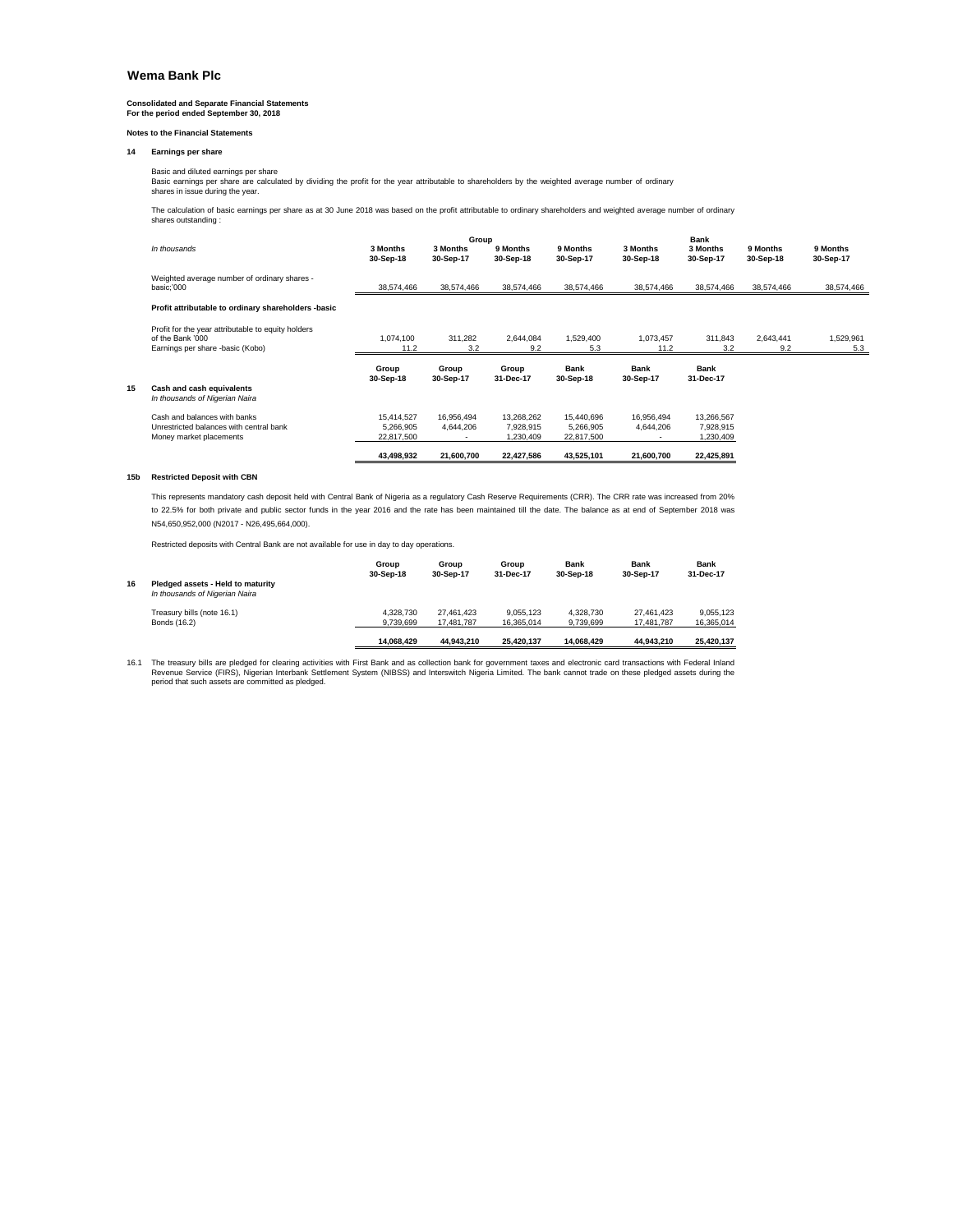### **Consolidated and Separate Financial Statements For the period ended September 30, 2018**

#### **Notes to the Financial Statements**

16.2 The Bonds are pledged as collateral for interbank takings and intervention credit granted to the Bank by the Bank of Industry for the purpose of refinancing existing loans to

Small and Medium Scale Enterprises Scheme under secured borrowing with related liability of N2.998billion (2017: N3.63billion) as disclosed in note 30.

|    | In thousands of Nigerian Naira                                                                                                                                                         | Group<br>30-Sep-18                    | Group<br>30-Sep-17                    | Group<br>31-Dec-17                   | <b>Bank</b><br>30-Sep-18                     | <b>Bank</b><br>30-Sep-17                     | <b>Bank</b><br>31-Dec-17                     |
|----|----------------------------------------------------------------------------------------------------------------------------------------------------------------------------------------|---------------------------------------|---------------------------------------|--------------------------------------|----------------------------------------------|----------------------------------------------|----------------------------------------------|
| 17 | <b>Investment securities</b>                                                                                                                                                           | 66,185,358                            | 39,158,511                            | 44,467,181                           | 63,364,705                                   | 36,251,065                                   | 41,647,599                                   |
|    | Current<br>Non-current                                                                                                                                                                 | 41,606,230<br>24,579,128              | 20,519,356<br>18,639,155              | 25,983,803<br>18,483,378             | 41,606,230<br>21,758,475                     | 20,519,356<br>15,731,709                     | 25,983,803<br>15,663,796                     |
|    | 17a FVTOCI/AFS investment securities comprise:<br>Treasury bills<br>Equity (see note (i) below)                                                                                        | 989,927<br>142,884                    | 5,701,865<br>140,345                  | 9,425,212<br>140,345                 | 989,927<br>143,884                           | 5,701,865<br>141,345                         | 9,425,212<br>141,345                         |
|    |                                                                                                                                                                                        | 1,132,811                             | 5,842,210                             | 9,565,557                            | 1,133,811                                    | 5,843,210                                    | 9,566,557                                    |
|    | 17b Held for trading investment securities comprise:<br>Treasury Bills (see (ii) below)                                                                                                | 12.206.969                            | 4,333,365                             | 10.003.842                           | 12,206,969                                   | 4,333,365                                    | 10,003,842                                   |
|    | 17c Held at amortised cost/HTM investment securities comprise:<br><b>Treasury Bills</b><br><b>FGN Bonds</b><br>Other Bonds (see (iii) below)                                           | 28,409,334<br>21,820,966<br>2,615,278 | 10,484,126<br>14,464,567<br>4,034,243 | 6.554.749<br>14,903,704<br>3,439,329 | 28,409,334<br>18,999,313<br>2,615,278        | 10,484,126<br>11,556,121<br>4,034,243        | 6,554,749<br>12,083,122<br>3,439,329         |
|    |                                                                                                                                                                                        | 52,845,578                            | 28,982,936                            | 24,897,782                           | 50,023,925                                   | 26,074,490                                   | 22,077,200                                   |
|    | (i) Equity<br><b>Quoted Investments:</b><br><b>Unauoted Investments:</b>                                                                                                               | $\overline{\phantom{a}}$              | $\blacksquare$                        | 0                                    |                                              | $\Omega$                                     | 0                                            |
|    | Unified Payment Services Limited<br>Nigeria Automated Clearing System<br>Central Securities System Nigeria Limited<br>Nigeria Inter-Bank Settlement System<br>WEMA Funding SPV Plc (a) | 7,474<br>18.000<br>87,928<br>29,482   | 7,474<br>18.000<br>87,928<br>29,482   | 4,935<br>18,000<br>87,928<br>29,482  | 7.474<br>18.000<br>87,928<br>29,482<br>1,000 | 7,474<br>18.000<br>87,928<br>29,482<br>1,000 | 4,935<br>18.000<br>87,928<br>29,482<br>1,000 |
|    |                                                                                                                                                                                        | 142,884                               | 142,884                               | 140,345                              | 143,884                                      | 143,884                                      | 141,345                                      |
|    |                                                                                                                                                                                        | 142,884                               | 142,884                               | 140,345                              | 143,884                                      | 143,884                                      | 141,345                                      |

(a) Wema Funding SPV PLC was incorporated on 30 June 2016 and commenced operations on 12 October 2016. The principal activity of the company is to raise or borrow money<br>by the issue of bond or debt instruments and invest t

(ii) This represents Nigerian Treasury Bills with maturity of less than 360 days; a face value of N48,799,218,000 stated at Fair value through profit or loss.

(iii) Other bonds - these are held to maturity securities for state and corporate entities, stated at amortised cost as shown below: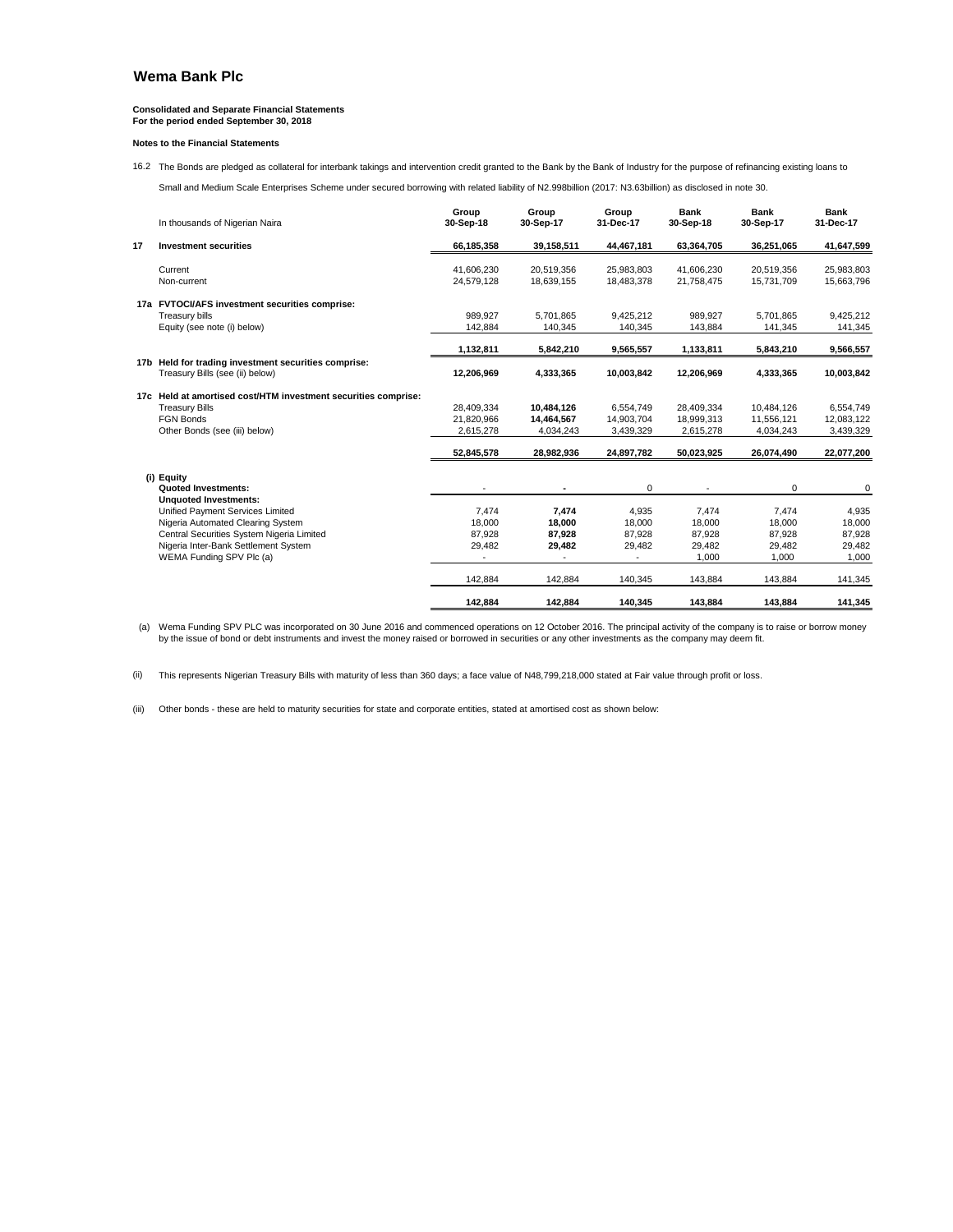### **Consolidated and Separate Financial Statements For the period ended September 30, 2018**

#### **Notes to the Financial Statements**

|                    |                                         | 2018      | 2017      |
|--------------------|-----------------------------------------|-----------|-----------|
| <b>CORPORATE</b>   |                                         | N         | N         |
|                    | 7YR: DANA Group Bond Series 1           | 1,607,247 | 1,492,036 |
| <b>STATE BONDS</b> |                                         |           |           |
| 2                  | <b>EKITI State Govt Bond</b>            | 213,654   | 421,707   |
| 3                  | <b>EKITI State Govt Bond Tranche 11</b> | 452,369   | 631,739   |
| 5                  | <b>ONDO State Govt Bond</b>             | 329.829   | 893,847   |
|                    |                                         | 995,853   | 1,947,293 |
|                    |                                         | 2,603,100 | 3,439,329 |

#### **18 Loans and advances to customers at amortised cost**

|                                      | Group         | Group         | Group         | Bank        | <b>Bank</b>   | <b>Bank</b>   |
|--------------------------------------|---------------|---------------|---------------|-------------|---------------|---------------|
|                                      | 30-Sep-18     | 30-Sep-17     | 31-Dec-17     | 30-Sep-18   | 30-Sep-17     | 31-Dec-17     |
| In thousands of Nigeria Naira        |               |               |               |             |               |               |
| Overdrafts                           | 28,952,665    | 15,359,623    | 19,125,728    | 28,952,665  | 15,359,623    | 19,125,728    |
| <b>Term Loans</b>                    | 220,904,312   | 193,079,937   | 199,722,372   | 220,904,312 | 193,079,937   | 199,722,372   |
| Advances under finance lease         | 1,434,624     | 5,390,012     | 1,227,933     | 1,434,624   | 5,390,012     | 1,227,933     |
| Gross loans and receivables          | 251,291,601   | 213,829,572   | 220,076,033   | 251,291,601 | 213,829,572   | 220,076,033   |
| Less Allowances for Impairment       |               |               |               |             |               |               |
| Specific Allowances for impairment   | (5,544,446)   | (2, 136, 061) | (2, 237, 482) | (5,544,446) | (2, 136, 061) | (2, 237, 482) |
| Collective allowances for impairment | (956, 807)    | (827, 468)    | (1,998,519)   | (956, 807)  | (827, 468)    | (1,998,519)   |
|                                      | (6, 501, 252) | (2,963,529)   | (4,236,001)   | (6,501,252) | (2,963,529)   | (4,236,001)   |
| Net loans and advances to customers  | 244,790,349   | 210,866,043   | 215,840,031   | 244,790,349 | 210,866,043   | 215,840,031   |
| <b>Overdrafts</b>                    |               |               |               |             |               |               |
| <b>Gross Overdrafts</b>              | 28,952,665    | 15,359,623    | 19,125,728    | 28,952,665  | 15,359,623    | 19,125,728    |
| Less Allowances for Impairment       |               |               |               |             |               |               |
| Specific Allowances for impairment   | (1,516,451)   | (470, 709)    | (523, 261)    | (1,516,451) | (470, 709)    | (523, 261)    |
| Collective allowances for impairment | (219, 454)    | (216, 759)    | (267, 019)    | (219, 454)  | (216, 759)    | (267, 019)    |
|                                      | (1,735,904)   | (687, 468)    | (790, 279)    | (1,735,904) | (687, 468)    | (790, 279)    |
| <b>Net Overdrafts</b>                | 27,216,761    | 14,672,155    | 18,335,448    | 27,216,761  | 14,672,155    | 18,335,448    |
|                                      |               |               |               |             |               |               |
| <b>Term Loans</b>                    |               |               |               |             |               |               |
| <b>Gross Term Loans</b>              | 220,904,312   | 193,079,937   | 199,722,372   | 220,904,312 | 193,079,937   | 199,722,372   |
| Less Allowances for Impairment       |               |               |               |             |               |               |
| Specific Allowances for impairment   | (3,909,210)   | (1,638,223)   | (1,689,620)   | (3,909,210) | (1,638,223)   | (1,689,620)   |
| Collective allowances for impairment | (715, 205)    | (598, 053)    | (1,721,173)   | (715, 205)  | (598, 053)    | (1,721,173)   |
|                                      | (4,624,415)   | (2, 236, 276) | (3,410,793)   | (4,624,415) | (2, 236, 276) | (3,410,793)   |
| <b>Net Term Loans</b>                | 216,279,897   | 190,843,661   | 196,311,579   | 216,279,897 | 190,843,661   | 196,311,579   |
|                                      |               |               |               |             |               |               |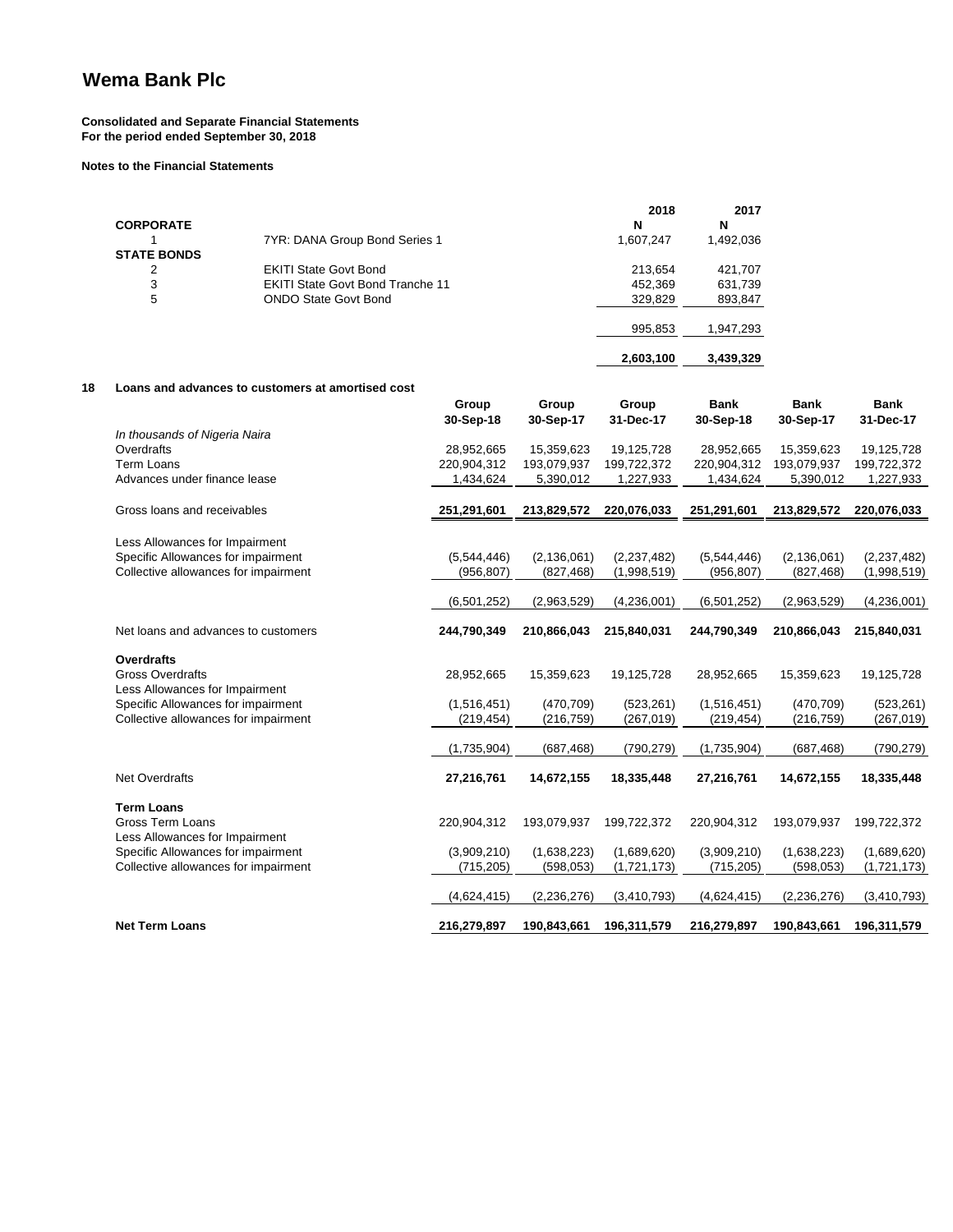## **Consolidated and Separate Financial Statements For the period ended September 30, 2018**

| <b>Advance Under Finance Lease</b><br>In thousands of Nigerian Naira | Group<br>30-Sep-18 | Group<br>30-Sep-17 | Group<br>31-Dec-17 | <b>Bank</b><br>30-Sep-18 | <b>Bank</b><br>30-Sep-17 | <b>Bank</b><br>31-Dec-17 |
|----------------------------------------------------------------------|--------------------|--------------------|--------------------|--------------------------|--------------------------|--------------------------|
| Gross Advance<br>Less Allowances for Impairment                      | 1,434,624          | 5,390,012          | 1,227,933          | 1,434,624                | 5,390,012                | 1,227,933                |
| Specific Allowances for impairment                                   | (118, 785)         | (27, 129)          | (24, 601)          | (118, 785)               | (27, 129)                | (24, 601)                |
| Collective Allowances for impairment                                 | (22, 149)          | (12, 656)          | (10, 328)          | (22, 149)                | (12, 656)                | (10, 328)                |
|                                                                      | (140, 934)         | (39, 785)          | (34, 929)          | (140, 934)               | (39, 785)                | (34, 929)                |
| Net advances                                                         | 1,293,690          | 5,350,227          | 1,193,004          | 1,293,690                | 5,350,227                | 1,193,004                |
| <b>Total Loans and Advances</b>                                      |                    |                    |                    |                          |                          |                          |
| Current                                                              | 128.634.873        | 116.623.237        | 117.419.124        | 128.634.873              | 116.623.237              | 117.419.124              |
| Non-current                                                          | 122,656,728        | 97,206,335         | 102,656,908        | 122,656,728              | 97,206,335               | 102,656,908              |
|                                                                      | 251,291,601        | 213,829,572        | 220.076.032        | 251,291,601              | 213,829,572              | 220,076,032              |
| <b>Contingent Liabilities &amp; Commitments:</b>                     |                    |                    |                    |                          |                          |                          |
| <b>Financial guarantee</b>                                           | 54,427,127         | 26,256,316         | 33,441,018         | 54,427,127               | 26,256,316               | 33,441,018               |
| Other contingent                                                     | 15,209,191         | 14,202,337         | 14,859,486         | 15,209,191               | 14,202,337               | 14,859,486               |
|                                                                      | 69,636,318         | 40,458,653         | 48,300,504         | 69,636,318               | 40,458,653               | 48,300,504               |
| IFRS 9 as at September 30, 2018                                      |                    | Stage 1            | Stage 2            | Stage 3                  | Total                    |                          |
| Gross Loans                                                          |                    | 136,608,478        | 106.643.141        | 8,039,979                | 251,291,599              |                          |
| Impairment                                                           |                    | 956,807            | 981,860            | 4,562,585                | 6,501,252                |                          |
| Net Loans                                                            |                    | 135.651.671        | 105,661,281        | 3,477,394                | 244,790,346              |                          |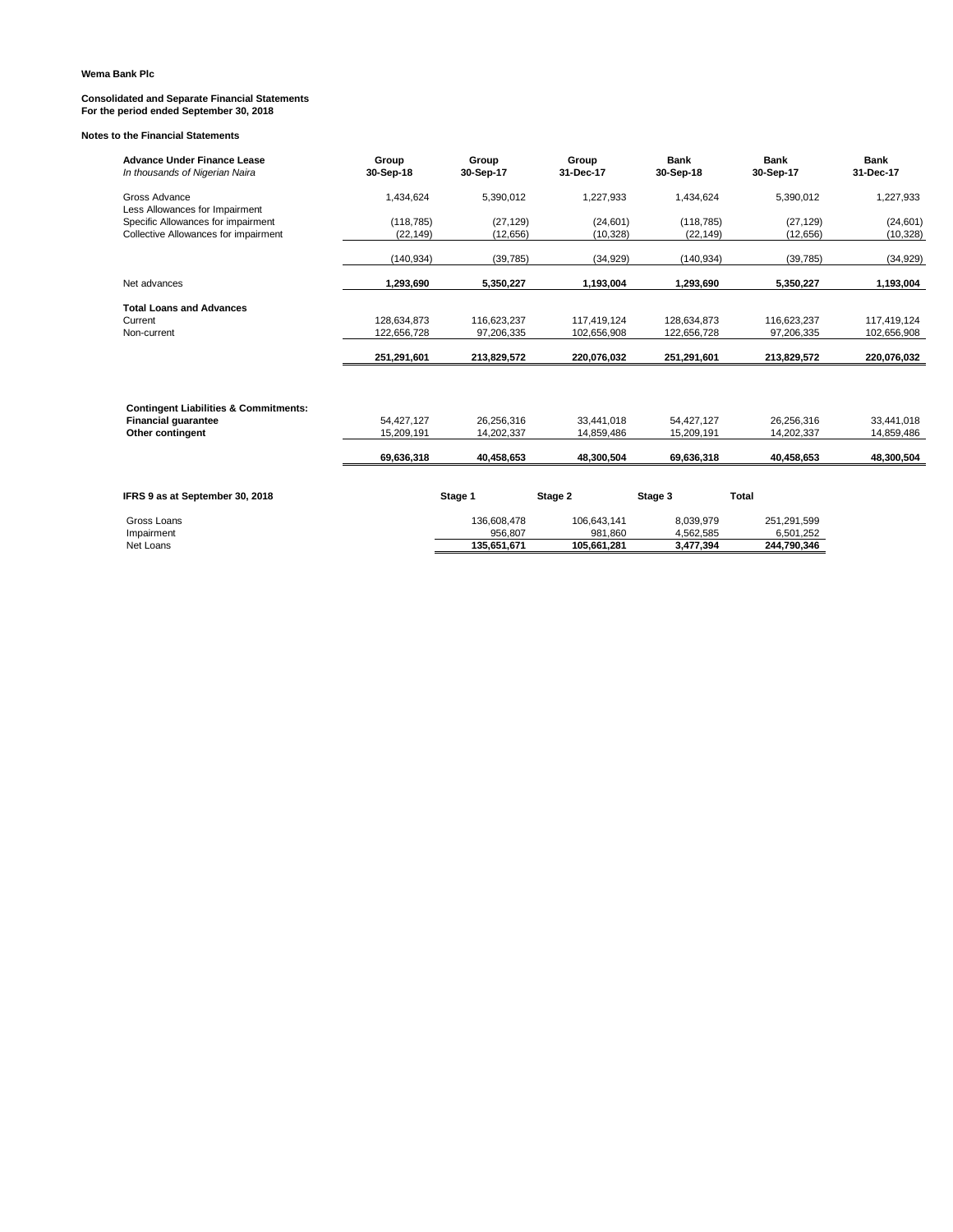#### **Consolidated and Separate Financial Statements For the period ended September 30, 2018**

#### **Notes to the Financial Statements**

| 19 | <b>Investment properties</b>             | Group<br>30-Sep-18       | Group<br>30-Sep-17   | Group<br>31-Dec-17   | <b>Bank</b><br>30-Sep-18 | <b>Bank</b><br>30-Sep-17 | Bank<br>31-Dec-17     |
|----|------------------------------------------|--------------------------|----------------------|----------------------|--------------------------|--------------------------|-----------------------|
|    | In thousands of Nigeria Naira            |                          |                      |                      |                          |                          |                       |
|    | Carrying amount at the beginning of year | 45,671                   | 361,798              | 361,798              | 45,671                   | 361,798                  | 361,798               |
|    | Cost<br><b>Accumulated Depreciation</b>  | 280,633<br>(234, 962)    | 404,058<br>(42, 260) | 404,058<br>(42, 260) | 280,633<br>(234, 962)    | 404,058<br>(42, 260)     | 404,058<br>(42, 260)  |
|    | <b>Additions</b>                         |                          |                      |                      |                          |                          |                       |
|    | <b>Disposals</b>                         |                          | (108, 871)           | (108, 871)           |                          | (108, 871)               | (108, 871)            |
|    | Cost<br>Depreciation                     |                          | (123,425)<br>14,554  | (123,425)<br>14,554  |                          | (123, 425)<br>14,554     | (123, 425)<br>14,554  |
|    | Capital Reduction                        | $\overline{\phantom{0}}$ | ٠                    | (200,000)            |                          |                          | (200,000)             |
|    | Depreciation charge for the year         | (4, 198)                 | (5,841)              | (7, 256)             | (4, 198)                 | (5,841)                  | (7, 256)              |
|    | Carrying amount at the end of the year   | 41,473                   | 247,086              | 45,671               | 41,473                   | 247,086                  | 45,671                |
|    | Cost<br>Accumulated depreciation         | 280,633<br>(239, 160)    | 280,633<br>(33, 547) | 280,633<br>(234,962) | 280,633<br>(239, 160)    | 280,633<br>(33, 547)     | 280,633<br>(234, 962) |

- (i) Investment properties represent land and buildings that are not substantially occupied by the bank but held for investment purposes. Investment properties are carried at cost less accumulated depreciation and impairment losses in accordance with the cost model. Investment properties are depreciated over a useful life of 50 years with a nil residual value. Had investment property been carried at fair value, the fair value as at 30 September 2018 would have been N103,305,825.08 (31 December 2017: N104,457,596.43). The valuations were provided by Messrs Diya Fatimilehin & Co. chartered surveyors and valuers (FRC/2013/NIESV/00000000754).
- (ii) On 19 December, 2013 the Central Bank of Nigeria issued a circular that all deposit money banks should dispose off all the investment properties in their books on or before 30 June, 2014. The directors are aware of this directive and all necessary efforts is being made to ensure compliance. Although the directors are committed to a plan to sell the asset as directed by the Central bank of Nigeria; the active programme to locate a buyer and complete the plan has not been initiated. Hence, the sale is not expected to qualify for recognition as a completed sale within one year from the date of classification.

Consequently, the assets were not classified as Held for sale as the stipulated criteria in IFRS 5 regarding this has not been met.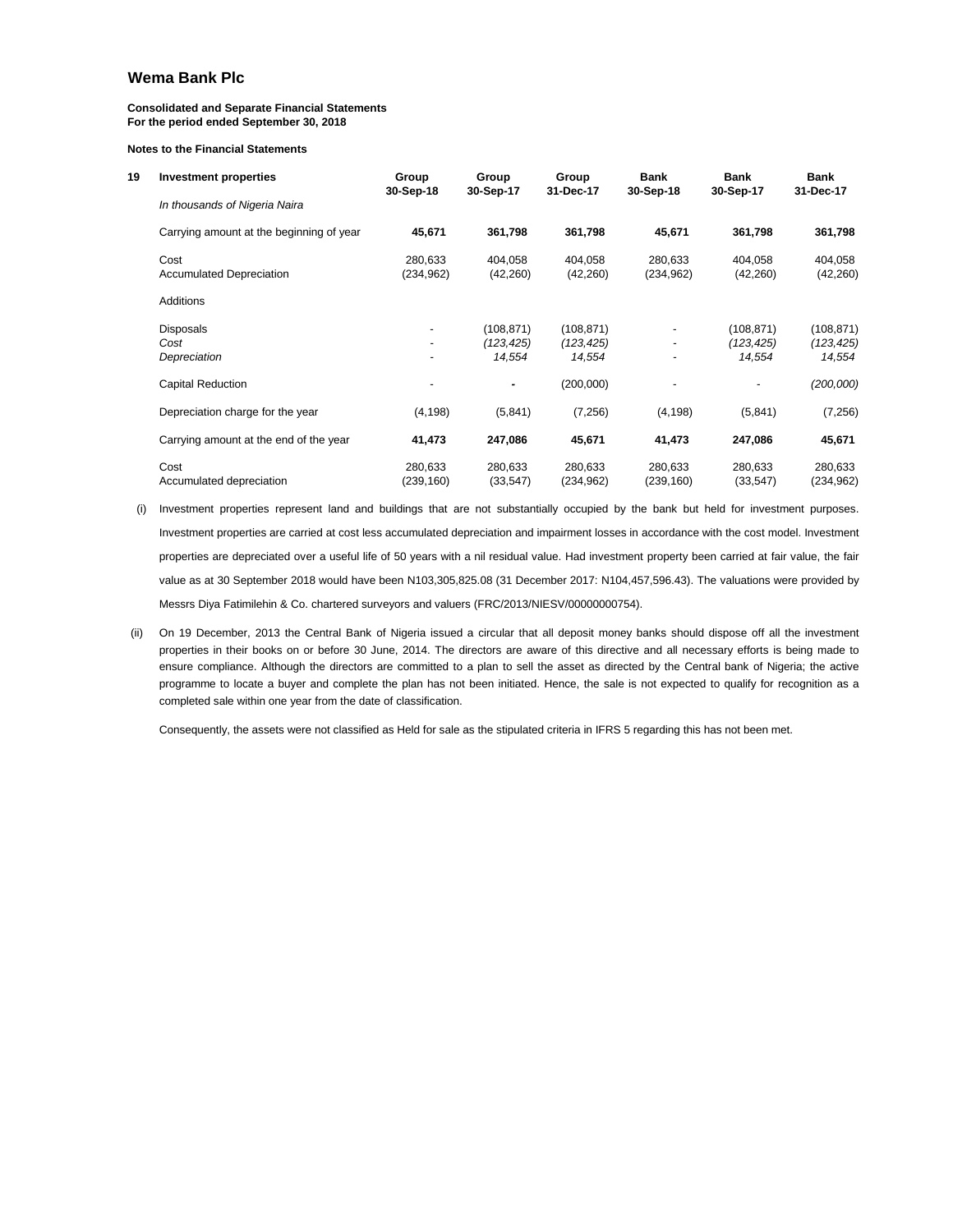#### **Consolidated and Separate Financial Statements For the period ended September 30, 2018**

### **20 Property and equipment**

| Group / Bank                                                                                                                                                        |                     |                       |                                                             |                          |                              |                            |                         |
|---------------------------------------------------------------------------------------------------------------------------------------------------------------------|---------------------|-----------------------|-------------------------------------------------------------|--------------------------|------------------------------|----------------------------|-------------------------|
| In thousands of Nigerian Naira (000s)                                                                                                                               | Land                | <b>Buildings</b>      | <b>Furniture &amp;</b><br><b>Office</b><br><b>Equipment</b> | <b>Motor</b><br>vehicles | Computer<br><b>Equipment</b> | Work in<br><b>Progress</b> | Total                   |
| Cost<br>Balance at 1 January 2018<br><b>Additions</b><br>Reclassification from WIP<br>Adjustments<br>Transfer to software (note 21)<br>Transfer to prepaid expenses | 1.225.581<br>40,330 | 14.697.341<br>868,656 | 6.090.524<br>687,147                                        | 1.952.289<br>278,352     | 6.378.768<br>511,205         | 1,372,248<br>(59, 536)     | 31,716,751<br>2,326,153 |
| Disposals                                                                                                                                                           |                     |                       | (200, 601)                                                  | (102, 217)               | (2,764)                      |                            | (305, 581)              |
| Balance at 30 Sep 2018                                                                                                                                              | 1,265,911           | 15,565,997            | 6,577,070                                                   | 2,128,424                | 6,887,210                    | 1,312,712                  | 33,737,323              |
| Accumulated depreciation and impairment                                                                                                                             |                     |                       |                                                             |                          |                              |                            |                         |
| Balance at 1 January 2018                                                                                                                                           |                     | 4,362,690             | 4,299,245                                                   | 1,485,545                | 4,490,482                    |                            | 14,637,962              |
| Charge for the year<br>Adjustments                                                                                                                                  |                     | 222.124               | 491,668                                                     | 184,906                  | 753,043                      |                            | 1,651,741               |
| <b>Disposals</b><br>Transfer to Capital Reduction (note 30.1)                                                                                                       |                     |                       | (195, 727)                                                  | (97, 522)                | (2, 188)                     |                            | (295, 437)              |
| Balance at 30 Sep 2018                                                                                                                                              |                     | 4,584,814             | 4,595,186                                                   | 1,572,929                | 5,241,337                    |                            | 15,994,265              |
| Carrying amounts                                                                                                                                                    |                     |                       |                                                             |                          |                              |                            |                         |
| Balance at 1 January 2018                                                                                                                                           | 1,225,581           | 10,334,651            | 1,791,279                                                   | 466,744                  | 1,888,286                    | 1,372,248                  | 17,078,789              |
| Balance at 30 Sep 2018                                                                                                                                              | 1,265,911           | 10,981,183            | 1,981,884                                                   | 555,495                  | 1,645,872                    | 1,312,712                  | 17,743,057              |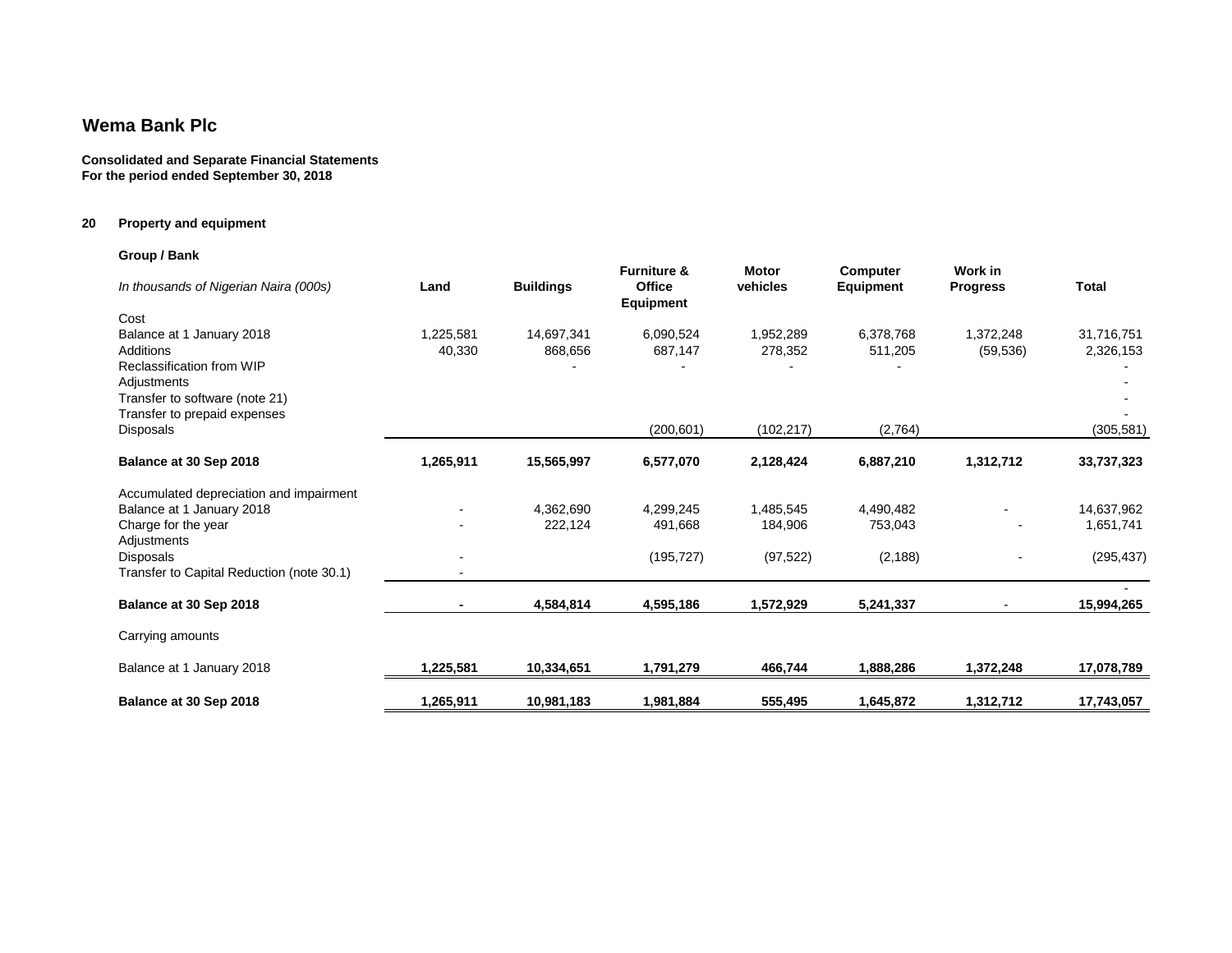### **Property and equipment**

### **Group / Bank**

| OI VUP <i>I</i> DUIIN                     |           |                  |                                               |                          |                              |                            |              |
|-------------------------------------------|-----------|------------------|-----------------------------------------------|--------------------------|------------------------------|----------------------------|--------------|
| In thousands of Nigerian Naira (000s)     | Land      | <b>Buildings</b> | <b>Furniture &amp;</b><br>Office<br>Equipment | <b>Motor</b><br>vehicles | <b>Computer</b><br>Equipment | Work in<br><b>Progress</b> | <b>Total</b> |
| Cost                                      |           |                  |                                               |                          |                              |                            |              |
| Balance at 1 January 2017                 | 1,188,034 | 14,265,937       | 5,448,061                                     | 1,904,305                | 5,677,335                    | 587,160                    | 29,070,832   |
| Additions                                 | 37,547    | 260,181          | 525,086                                       | 42,323                   | 632,189                      | 1,532,050                  | 3,029,376    |
| Reclassification from WIP                 |           | 203,322          | 127,094                                       | 169,544                  | 71,897                       | (571, 857)                 |              |
| Transfer to software (note 21)            |           |                  |                                               |                          |                              | (164, 115)                 | (164, 115)   |
| Transfer to prepaid expenses              |           |                  |                                               |                          |                              | (10,990)                   | (10,990)     |
| Disposals                                 |           | (32,099)         | (9,717)                                       | (163,883)                | (2,653)                      |                            | (208, 352)   |
| Balance at 31 December 2017               | 1,225,581 | 14,697,341       | 6,090,524                                     | 1,952,289                | 6,378,768                    | 1,372,248                  | 31,716,751   |
| Accumulated depreciation and impairment   |           |                  |                                               |                          |                              |                            |              |
| Balance at 1 January 2018                 |           | 3,892,888        | 3,678,839                                     | 1,362,131                | 3,522,509                    |                            | 12,456,367   |
| Charge for the year                       |           | 276,575          | 554,838                                       | 239,927                  | 969,881                      |                            | 2,041,221    |
| Disposals                                 |           | (6, 773)         | (8,040)                                       | (116, 513)               | (1,908)                      |                            | (133, 234)   |
| Transfer to Capital Reduction (note 30.1) |           | 200,000          | 73,608                                        |                          |                              |                            | 273,608      |
| Balance at 31 December 2017               |           | 4,362,690        | 4,299,245                                     | 1,485,545                | 4,490,482                    |                            | 14,637,962   |
| Carrying amounts                          |           |                  |                                               |                          |                              |                            |              |
| Balance at 1 January 2017                 | 1,188,034 | 10,373,049       | 1,769,222                                     | 542,174                  | 2,154,826                    | 587,160                    | 16,614,465   |
| Balance at 31 December 2017               | 1,225,581 | 10,334,651       | 1,791,279                                     | 466,744                  | 1,888,286                    | 1,372,248                  | 17,078,789   |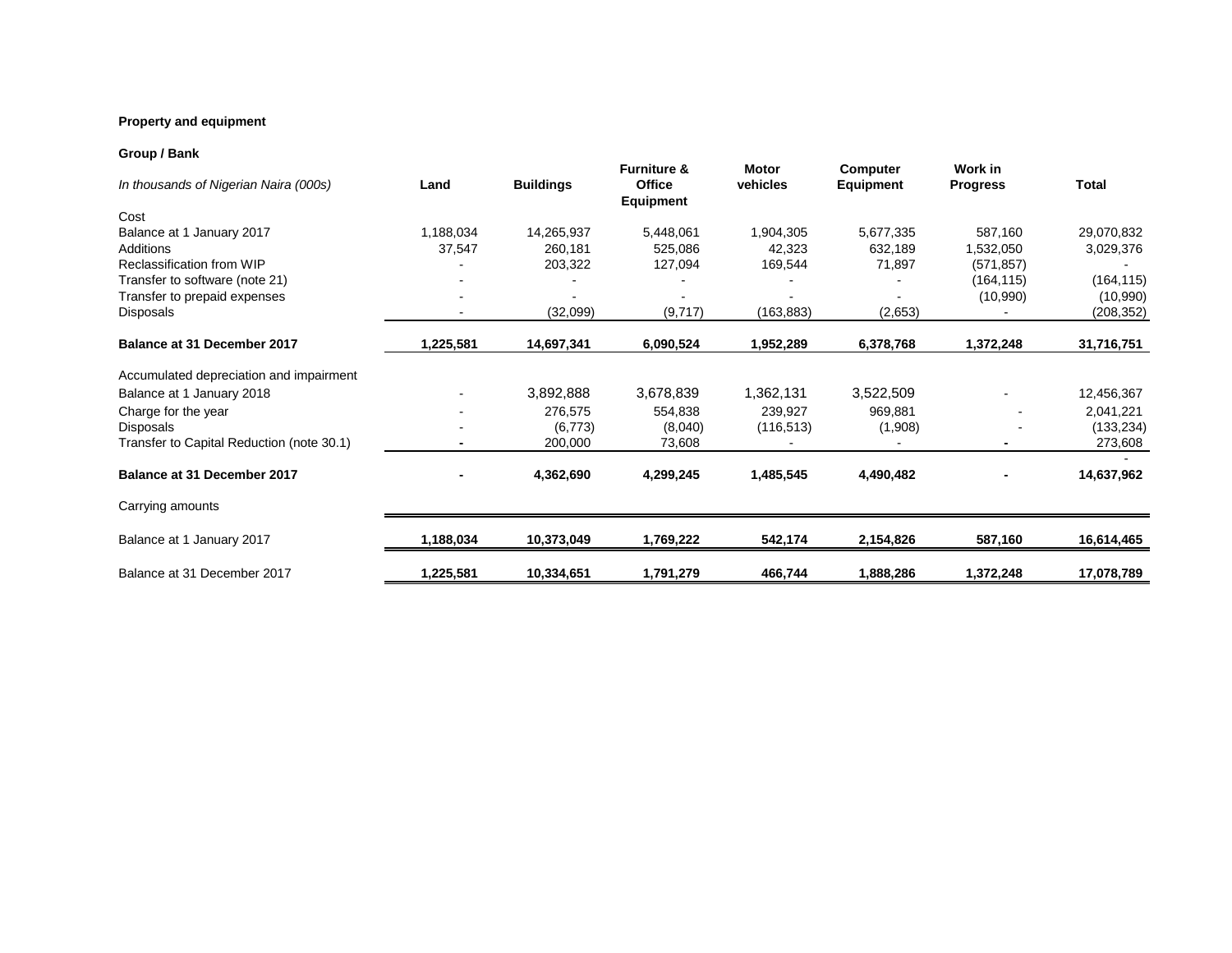### **Consolidated and Separate Financial Statements For the period ended September 30, 2018**

|    | In thousands of Nigerian Naira             | Group<br>30-Sep-18 | Group<br>30-Sep-17 | Group<br>31-Dec-17 | Bank<br>30-Sep-18 | Bank<br>30-Sep-17 | Bank<br>31-Dec-17 |
|----|--------------------------------------------|--------------------|--------------------|--------------------|-------------------|-------------------|-------------------|
| 21 | Intangible assets                          |                    |                    |                    |                   |                   |                   |
|    | Cost                                       |                    |                    |                    |                   |                   |                   |
|    | Cost 1 January, 2018                       | 3,619,870          | 2,920,541          | 2,920,541          | 3,619,870         | 2,920,541         | 2,920,541         |
|    | <b>Additions</b>                           | 236,842            | 684,321            | 535,214            | 236,842           | 684,321           | 535,214           |
|    | Transfer from property and equipment (note |                    |                    | 164.115            |                   |                   | 164,115           |
|    | Transfer to computer equipment             |                    |                    |                    |                   |                   |                   |
|    | At 30 Sep, 2018                            | 3,856,712          | 3,604,862          | 3,619,870          | 3,856,712         | 3,604,862         | 3,619,870         |
|    | Amortization and impairment losses         |                    |                    |                    |                   |                   |                   |
|    | Cost 1 January, 2018                       | 2,860,778          | 2,520,524          | 2,520,524          | 2,860,778         | 2,520,524         | 2,520,524         |
|    | Amortization for the year                  | 294,489            | 233,902            | 269,524            | 294,489           | 233,902           | 269,524           |
|    | Transfer to Capital Reduction (note 30i)   |                    |                    | 70,730             |                   |                   | 70,730            |
|    | At 30 Sep, 2018                            | 3,155,267          | 2,754,426          | 2,860,778          | 3,155,267         | 2,754,426         | 2,860,778         |
|    | <b>Carrying amounts</b>                    | 701,445            | 850,436            | 759,092            | 701,445           | 850,436           | 759,092           |

(a) The intangible assets have got finite lives and are amortised over the higher of 3 years or the<br>contractual licensing period. No impairment losses were recognised against intangible assets.<br>(b) The authorised and contr

December 2017: nil)

(c) There were no capitalised borrowing costs related to the acquisition of intangible assets during the year (31 December 2017: nil)

#### **22 Deferred tax assets and liabilities**

(a) Recognised deferred tax assets and liabilities Deferred tax assets and liabilities are attributable to the following:

| In thousands of Nigerian Naira | Group<br>30 Sep<br>2018  | Group<br>30 Sep<br>2017  | Group<br>31-Dec<br>2017 | <b>Bank</b><br>30 Sep<br>2018 | <b>Bank</b><br>30-Sep<br>2017 | <b>Bank</b><br>31-Dec<br>2017 |
|--------------------------------|--------------------------|--------------------------|-------------------------|-------------------------------|-------------------------------|-------------------------------|
| At 1 January 2018              | 21.269.702               | 22.169.702               | 22.169.702              | 21.269.702                    | 22.169.702                    | 22,169,702                    |
| Write down                     |                          | $\overline{\phantom{a}}$ | (400.000)               |                               | -                             | (400,000)                     |
| Capital Reduction (note 30i)   | $\overline{\phantom{a}}$ | $\overline{\phantom{a}}$ | (500.000)               |                               |                               | (500,000)                     |
| At 30 Sep 2018                 | 21.269.702               | 21,269,702               | 21.269.702              | 21,269,702                    | 21,269,702                    | 21,269,702                    |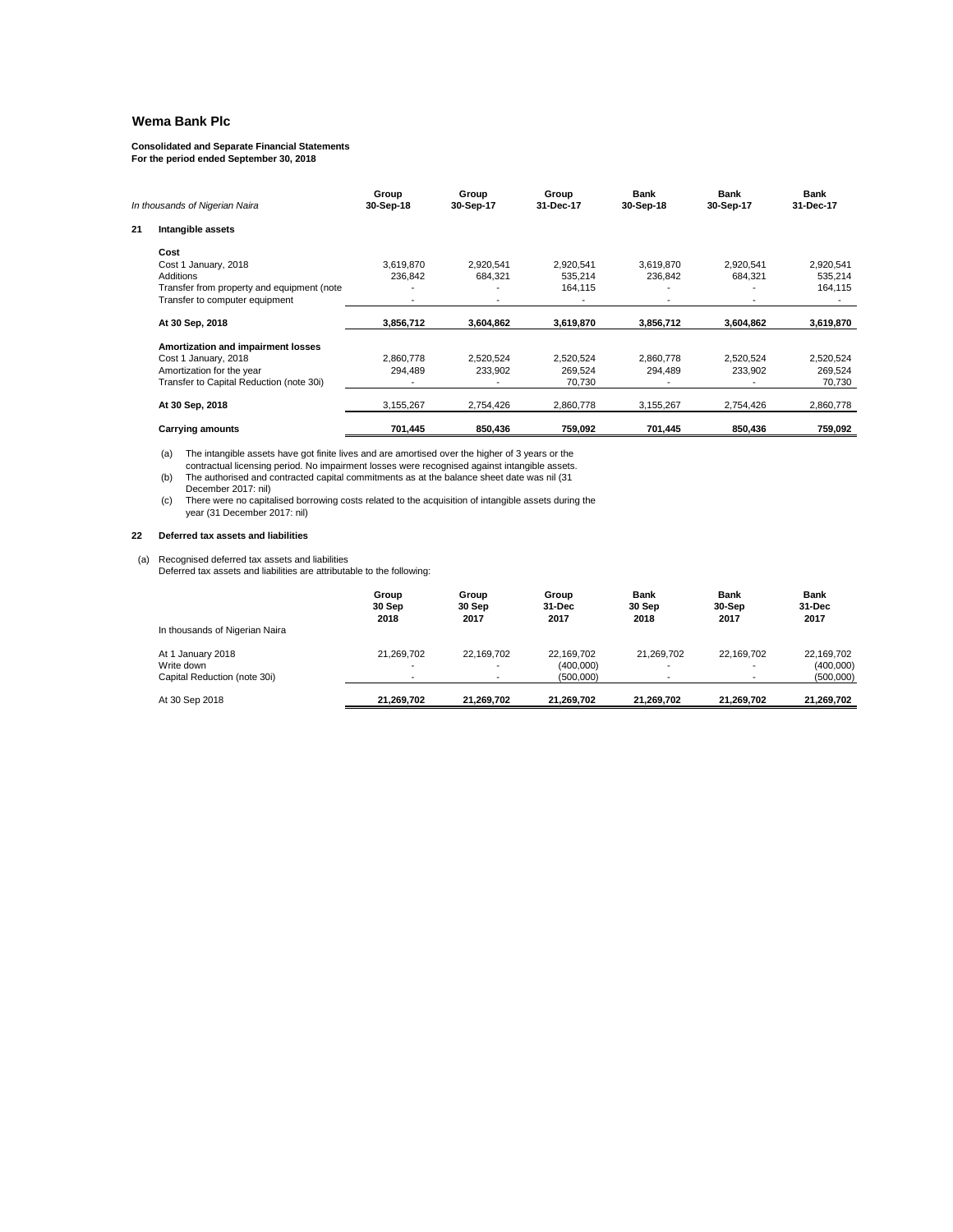### **Consolidated and Separate Financial Statements For the period ended September 30, 2018**

|    | In thousands of Nigerian Naira       | Group       | Group       | Group       | Bank        | Bank        | Bank        |
|----|--------------------------------------|-------------|-------------|-------------|-------------|-------------|-------------|
|    |                                      | 30-Sep-18   | 30-Sep-17   | 31-Dec-17   | 30-Sep-18   | 30-Sep-17   | 31-Dec-17   |
| 23 | Other assets                         |             |             |             |             |             |             |
|    | Accounts receivables                 | 3,191,908   | 3,320,273   | 3,272,912   | 3,247,964   | 3,320,273   | 3,328,967   |
|    | Prepayments                          | 3,717,438   | 4,566,143   | 1,511,795   | 3,717,438   | 4,566,143   | 1,511,795   |
|    | Stock                                | 486,297     | 445,854     | 359,926     | 486,297     | 445,854     | 359,926     |
|    | <b>Collaterised Placement</b>        | 52,917      | 52,917      | 52,917      | 52,917      | 52,917      | 52,917      |
|    | <b>Clearing Balance</b>              | 185.667     | 387.028     | 589,423     | 185.667     | 387.028     | 589,423     |
|    | Fraud & Burglary                     | 528,547     | 531,457     | 548,683     | 528,547     | 531,457     | 548,683     |
|    | CBN Special Reserve (see 23.1 below) | 10,677,214  |             | 10,677,214  | 10,677,214  |             | 10,677,214  |
|    | AGSMEIS Investment with CBN          | 115,058     |             |             | 115,058     |             |             |
|    | <b>Card Receivables</b>              | 2,681,560   | 1,055,850   | 907,605     | 2.681.560   | 1,055,850   | 907,605     |
|    | Others                               | 146.421     | 331.456     | 51,032      | 146.421     | 331.456     | 51,032      |
|    |                                      | 21,783,027  | 10,690,978  | 17.971.507  | 21,839,083  | 10,690,978  | 18,027,562  |
|    | Specific impairment on other assets  | (3,961,418) | (3,629,795) | (3,621,834) | (3,961,418) | (3,629,795) | (3,621,834) |
|    |                                      | 17,821,609  | 7,061,183   | 14,349,673  | 17,877,665  | 7,061,183   | 14,405,728  |
|    | At 1 January 2018                    | 3,621,834   | 3,694,646   | 3,694,646   | 3,621,834   | 3,694,646   | 3,694,646   |
|    | Allowance made during the year       |             |             | (7,961)     |             |             | (7,961)     |
|    | Transfer from investment             | 339,584     | (64, 851)   | (64, 851)   | 339,584     | (64, 851)   | (64, 851)   |
|    | At 30 Sep 2018                       | 3,961,418   | 3,629,795   | 3,621,834   | 3,961,418   | 3,629,795   | 3,621,834   |

23.1 CBN Special Reserve<br>The balance represents amount debited to the bank's current account with CBN as eligibility contribution to the Special Intervention Reserve for the Real Sector Support Facility (RSSF).<br>The RSSF wi

| 24              | Deposits from banks                                       | Group<br>30-Sep-18 | Group<br>30-Sep-17 | Group<br>31-Dec-17 | <b>Bank</b><br>30-Sep-18 | Bank<br>30-Sep-17 | <b>Bank</b><br>31-Dec-17 |
|-----------------|-----------------------------------------------------------|--------------------|--------------------|--------------------|--------------------------|-------------------|--------------------------|
|                 | In thousands of Nigeria Naira                             |                    |                    |                    |                          |                   |                          |
|                 | Money market deposits (Items in course of collection)     | 12,500,000         | 43,779,052         | 26,575,260         | 12,500,000               | 43,779,052        | 26,575,260               |
| 25              | <b>Deposits from customers</b>                            |                    |                    |                    |                          |                   |                          |
| 25a             | <b>Retail customers:</b>                                  |                    |                    |                    |                          |                   |                          |
|                 | Term deposits                                             | 59,619,386         | 39,849,147         | 31,146,060         | 59,619,386               | 39,849,147        | 31,146,060               |
|                 | Current deposits                                          | 14.755.555         | 13.421.617         | 12.468.199         | 14.755.555               | 13,421,617        | 12,468,199               |
|                 | Savings                                                   | 55.884.856         | 46.716.465         | 49.830.433         | 55.884.856               | 46.716.465        | 49,830,433               |
|                 | Corporate customers:                                      |                    |                    |                    |                          |                   |                          |
|                 | Term deposits                                             | 145,265,247        | 86,672,114         | 90,579,009         | 145,265,247              | 86,672,114        | 90,579,009               |
|                 | Current deposits                                          | 73.780.490         | 55.538.929         | 62.530.153         | 73.806.659               | 55.565.093        | 62,556,322               |
|                 | Others                                                    | 12,972,510         | 8,725,105          | 7.907.027          | 12,972,510               | 8,725,105         | 7,907,027                |
|                 |                                                           | 362,278,044        | 250,923,377        | 254,460,881        | 362,304,213              | 250,949,541       | 254,487,050              |
| 25 <sub>b</sub> | The maturity profile of customers' deposit is as follows: |                    |                    |                    |                          |                   |                          |
|                 | Under 3 months                                            | 183,837,506        | 170,690,866        | 143,770,947        | 183,863,675              | 170,690,866       | 143,797,116              |
|                 | 3 - 6months                                               | 41,623,941         | 16.399.786         | 17,116,515         | 41,623,941               | 16,399,786        | 17,116,515               |
|                 | $6 - 12$ months                                           | 34,283,437         | 11,000,288         | 19.540.395         | 34.283.437               | 11,000,288        | 19,540,395               |
|                 | Over 12months                                             | 95,110,698         | 52,832,437         | 74,033,024         | 95,110,698               | 52,858,601        | 74,033,024               |
|                 |                                                           | 354.855.582        | 250,923,376        | 254.460.881        | 354,881,751              | 250,949,540       | 254.487.050              |

At 30 Sept 2018 N95.11billion (31 December 2017: N74.03billion) of deposits from customers are expected to be settled more than 12 months after the reporting date.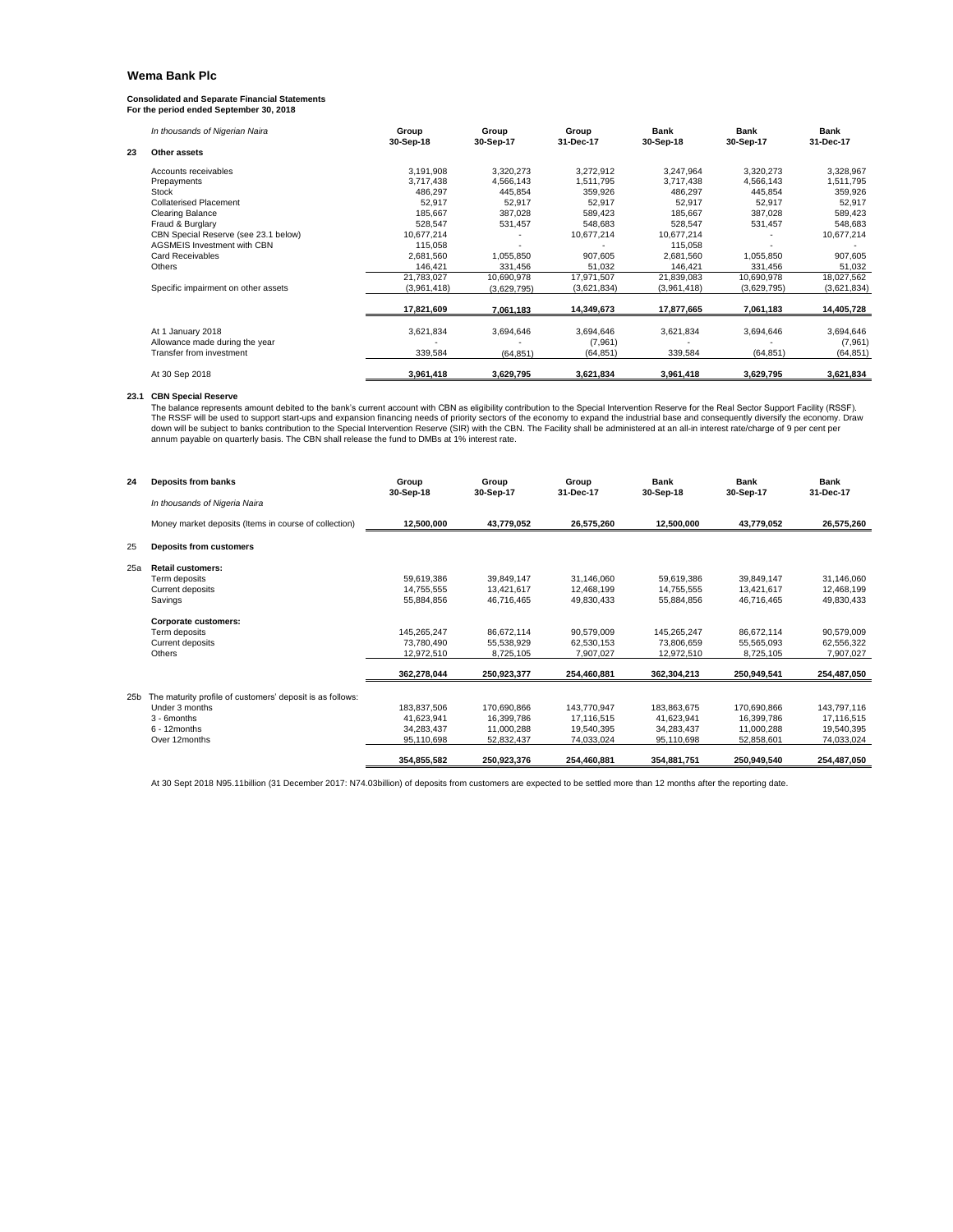**Consolidated and Separate Financial Statements For the period ended September 30, 2018**

| 26   | In thousands of Nigerian Naira<br><b>Taxation</b> | Group<br>30 Sep<br>2018  | Group<br>30 Sep<br>2017  | Group<br>31 Dec<br>2017 | <b>Bank</b><br>30 Sep<br>2018 | <b>Bank</b><br>30 Sep<br>2017 | <b>Bank</b><br>31 Dec<br>2017 |
|------|---------------------------------------------------|--------------------------|--------------------------|-------------------------|-------------------------------|-------------------------------|-------------------------------|
| 26.1 | Income tax expense                                |                          |                          |                         |                               |                               |                               |
|      | Company income tax                                | 415.170                  | $\overline{\phantom{a}}$ | 328.348                 | 415.170                       | 269,993                       | 328,348                       |
|      | <b>Education Tax</b>                              | ۰                        | ٠                        |                         | $\overline{\phantom{a}}$      | ۰                             |                               |
|      | <b>NITDA Levy</b>                                 | $\overline{\phantom{a}}$ | $\overline{\phantom{a}}$ | 31,530                  | $\overline{\phantom{a}}$      | $\overline{\phantom{a}}$      | 31,530                        |
|      | Capital Gains Tax                                 | ۰                        | ٠                        | ٠                       | $\overline{\phantom{a}}$      | ٠                             |                               |
|      | (Over) / Under provision                          | ٠                        | ٠                        | (6, 163)                | $\overline{\phantom{a}}$      | $\overline{\phantom{a}}$      | (6, 163)                      |
|      | Current Income Tax expense                        | 415.170                  | $\overline{\phantom{a}}$ | 353,715                 | 415.170                       | 269,993                       | 353,715                       |
|      | Deferred tax expenses                             |                          |                          | 400,000                 |                               |                               | 400,000                       |
|      |                                                   | 415.170                  |                          | 753.715                 | 415.170                       | 246.560                       | 753,715                       |
|      |                                                   |                          |                          |                         |                               |                               |                               |

The income tax expense for the year can be reconciled to the accounting profit as follows:

|      | Profit before tax from continuing operations  | Group<br>30 Sep<br>2018<br>3,056,645 | Group<br>30 Sep<br>2017<br>1,799,954 | Group<br>31 December<br>2017<br>3,009,203 | <b>Bank</b><br>30 Sep<br>2018<br>3,056,002 | <b>Bank</b><br>30 Sep<br>2017<br>1,799,954 | <b>Bank</b><br>31 December<br>2017<br>3,054,873 |
|------|-----------------------------------------------|--------------------------------------|--------------------------------------|-------------------------------------------|--------------------------------------------|--------------------------------------------|-------------------------------------------------|
|      | Income tax expense calculated at 30%          |                                      |                                      |                                           |                                            |                                            |                                                 |
|      | $(2017:30\%)$                                 | 916.801                              | 539,986                              | 916.462                                   | 916,801                                    | 539,986                                    | 916,462                                         |
|      | Effect of income that is exempt from taxation | (501, 631)                           | (269, 993)                           | (522, 625)                                | (501, 631)                                 | (269, 993)                                 | (522, 625)                                      |
|      | Effect of expenses that are not deductible in |                                      |                                      |                                           |                                            |                                            |                                                 |
|      | determining taxable profit                    |                                      |                                      |                                           |                                            |                                            |                                                 |
|      | Education tax at 2% of assessable profit      |                                      |                                      |                                           |                                            |                                            |                                                 |
|      | Effect of concessions and other allowances)   |                                      |                                      |                                           |                                            |                                            |                                                 |
|      | Minimum tax adjustment                        |                                      | ۰                                    | 328,348                                   | $\overline{\phantom{a}}$                   |                                            | 328,348                                         |
|      | Information technology tax levy adjustment    |                                      |                                      | 31,530                                    |                                            |                                            | 31,530                                          |
|      |                                               | 415,169                              | 269,993                              | 753,715                                   | 415,169                                    | 269,993                                    | 753,715                                         |
| 26.2 | <b>Current tax liabilities</b>                |                                      |                                      |                                           |                                            |                                            |                                                 |
|      | At 1 January                                  | 359,878                              | 349,245                              | 349,245                                   | 359,878                                    | 349,245                                    | 349,245                                         |
|      | Payment during the year                       | (338, 604)                           | (343,082)                            | (343,082)                                 | (338, 604)                                 | (343,082)                                  | (343,082)                                       |
|      | Charge for the year                           |                                      | 269,993                              | 353,715                                   | 415,170                                    |                                            | 353,715                                         |
|      |                                               | 415,170                              |                                      |                                           |                                            |                                            |                                                 |
|      | At 30 Sep                                     | 436,443                              | 276,156                              | 359,878                                   | 436,443                                    | 276,156                                    | 359,878                                         |

The charge for taxation is based on the provision of the Company Income Tax Act Cap C21 LFN 2004. Education Tax is based on 2% of the assessable profit for the<br>year in accordance with the Education Tax Act CAP E4 LFN 2004.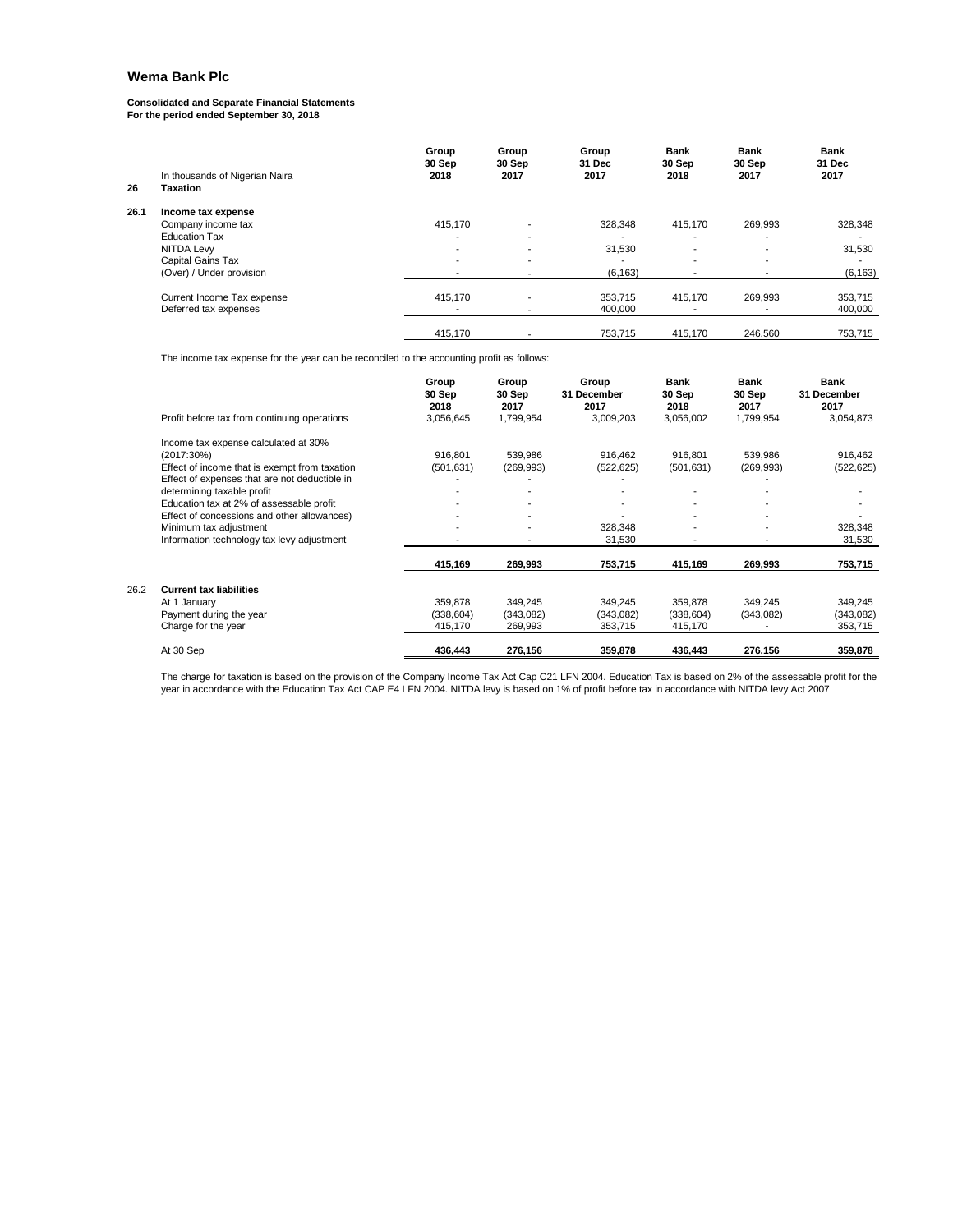#### **Consolidated and Separate Financial Statements For the period ended September 30, 2018**

| 27  | <b>Other liabilities</b>                  |            |            |            |            |             |             |
|-----|-------------------------------------------|------------|------------|------------|------------|-------------|-------------|
|     |                                           | Group      | Group      | Group      | Bank       | <b>Bank</b> | <b>Bank</b> |
|     | In thousands of Nigerian Naira            | 30-Sep-18  | 30-Sep-17  | 31-Dec-17  | 30-Sep-18  | 30-Sep-17   | 31-Dec-17   |
|     | <b>Financial Liabilities</b>              |            |            |            |            |             |             |
|     | Creditors and accruals                    | 1,793,440  | 3,139,506  | 151,385    | 1,793,440  | 3,139,506   | 151,385     |
|     | Other current liabilities                 | 374.243    | 467.170    | 436.086    | 365.150    | 411.340     | 399,556     |
|     | Accounts payable                          | 540.400    | 853,247    | 665.111    | 540.400    | 853,247     | 665,111     |
|     | Certified cheques                         | 1,179,562  | 699.254    | 1,516,148  | 1.179.562  | 699.254     | 1,516,148   |
|     | Customer deposits for letters of credit   | 3,445,093  | 10,005,759 | 5,484,782  | 3,445,093  | 10,005,759  | 5,484,782   |
|     | <b>Discounting Line</b>                   | 11,129,665 | 7,862,075  | 7,691,621  | 11,129,665 | 7,862,075   | 7,691,621   |
|     | Pension Contribution (see note (ii) below |            |            | 10.838     | 0          |             | 10,838      |
|     | <b>FBN Settlement</b>                     |            |            | 15,308     | $\Omega$   |             | 15,308      |
|     | <b>Other Settlements</b>                  | 515,058    | 1,825,355  | 593,187    | 515,058    | 1,825,355   | 593,187     |
|     | Remittances                               | 452,134    | 557.705    | 580,174    | 452,134    | 557.705     | 580,174     |
|     |                                           | 19,429,595 | 25,410,071 | 17.144.640 | 19,420,502 | 25,354,241  | 17,108,110  |
|     | <b>Non-Financial Liabilities</b>          |            |            |            |            |             |             |
|     | Litigation claims provision (i)           | 76.435     |            | 76.435     | 76,435     |             | 76,435      |
|     | Other payables                            | 335,900    |            | 461,670    | 335,900    |             | 461,670     |
|     |                                           | 19,841,930 | 25,410,071 | 17,682,745 | 19,832,837 | 25,354,241  | 17,646,215  |
| (i) | Movement in litigation claims provision   |            |            |            |            |             |             |
|     | Opening balance                           | 76,435     |            | 101,848    | 76,435     |             | 101,848     |
|     | Additions                                 |            |            |            |            |             |             |
|     | Payment                                   |            |            | (4,918)    |            |             | (4,918)     |
|     | Provision no longer required              |            |            | (20, 495)  |            |             | (20, 495)   |
|     |                                           | 76.435     |            | 76,435     | 76,435     |             | 76,435      |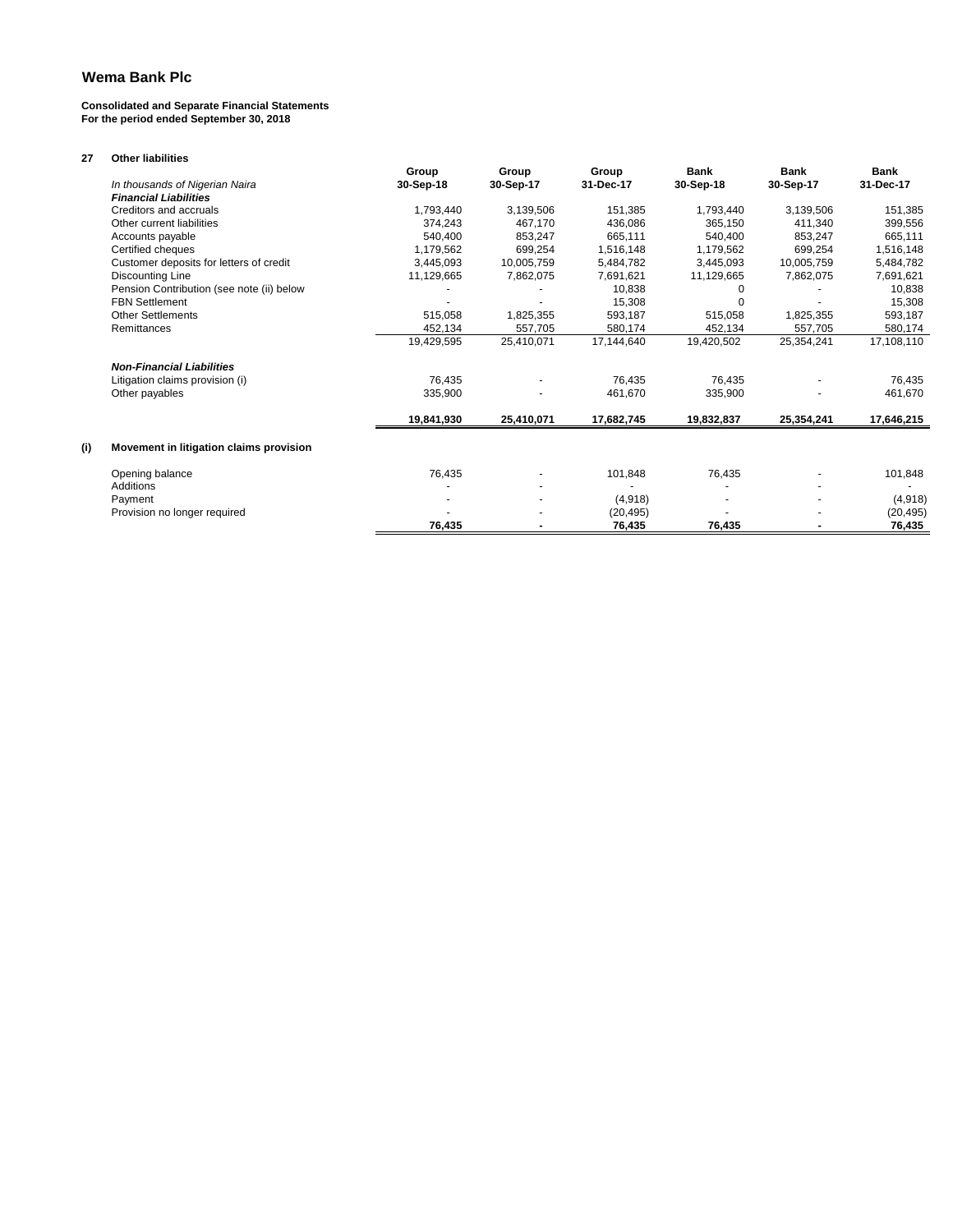#### **Consolidated and Separate Financial Statements For the period ended September 30, 2018**

|    | In thousands of Nigerian Naira   | Group<br>30-Sep-18 | Group<br>30-Sep-17 | Group<br>31-Dec-17 | Bank<br>30-Sep-18 | Bank<br>30-Sep-17 | Bank<br>31-Dec-17 |
|----|----------------------------------|--------------------|--------------------|--------------------|-------------------|-------------------|-------------------|
| 28 | Other borrowed funds             |                    |                    |                    |                   |                   |                   |
|    | Due to CBN                       |                    |                    |                    |                   |                   |                   |
|    | Due to BOI (see (i) below)       | 2,998,490          | 3,891,055          | 3.672.566          | 2,998,490         | 3,891,055         | 3,672,566         |
|    | Osun Bailout Fund (see ii below) | 9,398,991          | 9,603,742          | 9,549,597          | 9,398,991         | 9,603,742         | 9,549,597         |
|    | CBN Agric. Ioan (see iii below)  | 894.967            | 994.492            | 992,906            | 894.967           | 994.492           | 992,906           |
|    | CBN MSMEDF (see iv below)        | 656.118            | 114,356            | 108.005            | 656.118           | 114.356           | 108,005           |
|    | Wema SPV (see v below)           | 6,515,861          |                    | 6.328.205          | 3,684,110         | 3,395,550         | 3,496,454         |
|    | Debt Securities (see vi below)   |                    |                    | 15,557,870         |                   |                   | 15,557,870        |
|    | National Housing Fund            | 93,669             | 104.559            | 104.047            | 93.669            | 104.559           | 104,047           |
|    | Shelter Afrique (see vii below)  | 2,382,722          | 3,057,500          | 3,146,316          | 2,382,722         | 3,057,500         | 3,146,316         |
|    | <b>AFDB</b>                      | 4.595.250          | 6,305,109          |                    | 4,595,250         |                   |                   |
|    | <b>ICD</b>                       | 6,196,707          |                    |                    | 6,196,707         |                   |                   |
|    |                                  | 33.732.775         | 24,070,813         | 39,459,512         | 30,901,024        | 21, 161, 254      | 36.627.761        |

(i) The amount represents an intervention credit granted to the Bank by the Bank of Industry (BOI), a company incorporated in Nigeria for the purpose of refinancing or restructuring existing loans to Small and Medium Scale Enterprises (SMEs) and manufacturing companies. The total facilities are secured by Nigerian Government Securities worth N8,934,491,000 and have a maximum tenor of 15 years.

A management fee of 1% deductible at source is paid by the Bank under the on-lending agreement and the Bank is under obligation to on-lend to customers at an all-in interest rate of 7% per annum. Though the facility is meant for on-lending to borrowers in specified sectors, the Bank remains the primary obligor to the BOI and therefore assumes the risk of default of customers.

- (ii) Amount represents salary credit bail out facility from Central Bank of Nigeria. It has a moratorium of twenty years at bank's interest rate of 9%. The corresponding entry is in loans and advances and the bank is expected to provide Central Bank of Nigeria with periodic progress on the facility. The principal repayment is by bullet payment at the expiration of the moratorium granted.
- (iii) This represents CBN intervention funds to some of the Bank's customers in the agricultural sector. The fund is administered at a maximum interest rate of 9% per annum. The maximum tenor of the facility is 7 years.
- (iv) This represents CBN intervention funds to some bank's customers in Small & Medium Scale sector. The fund is administered at a maximum interest rate of 9% per annum and maximum tenor of 5 years.
- (v) The Wema SPV of 2018: N6,515,861,000 (2017: N6,328,205,000) represents amortized cost of the fixed rate unsecured bond issued by Wema Funding SPV Plc. The outstanding bond of N6,295,000,000 (principal) was issued on 12 October 2016 for a period of 7 years at 18.5% per annum with interest payable semi-annually and principal payable at maturity in October 2023.
- (vii) This amount represents the bank's foreign facility from Shelter Afrique, this was granted to the Bank for a period of 7 years. It is repayable bi-annually with interest rate of L+6.5% (Libor plus 6.5%)
- (viii) This amount represents the bank's foreign facility from AFDB, this was granted to the Bank for a period of 7 years. It is repayable bi-annually with interest rate of L+5.2% (Libor plus 5.2%)
- (ix) This amount represents the bank's foreign facility from ICD, this was granted to the Bank for a period of 5 years, with 1 year moratorium. It is repayable at maturity with interest rate of 6.91% (mid swap 2.96% plus 395 bps per annum)

|                                                 | Group<br>30-Sep-18 | Group<br>30-Sep-17 | Group<br>31-Dec-17 | <b>Bank</b><br>30-Sep-18 | Bank<br>30-Sep-17        | Bank<br>31-Dec-17 |
|-------------------------------------------------|--------------------|--------------------|--------------------|--------------------------|--------------------------|-------------------|
| At 1 January                                    | 39.459.511         | 32,093,404         | 32,093,404         | 36.627.761               | 29,282,289               | 29.282.289        |
| Additions                                       | 10.359.977         |                    | 15.867.870         | 10.359.977               | $\overline{\phantom{0}}$ | 15.867.870        |
| Changes in accrued interest                     |                    |                    | (7,089)            |                          |                          | (7,089)           |
| Effect of exchange rate changes [loss/(profit)] |                    |                    | 10.000             |                          |                          | 10.000            |
| Payments made                                   | (16.086.714)       | (8.022.591)        | (8.504.673)        | (16.086.714)             | (8, 121, 035)            | (8,525,309)       |
| At 30 September                                 | 33.732.775         | 24.070.813         | 39.459.512         | 30.901.024               | 21.161.254               | 36.627.761        |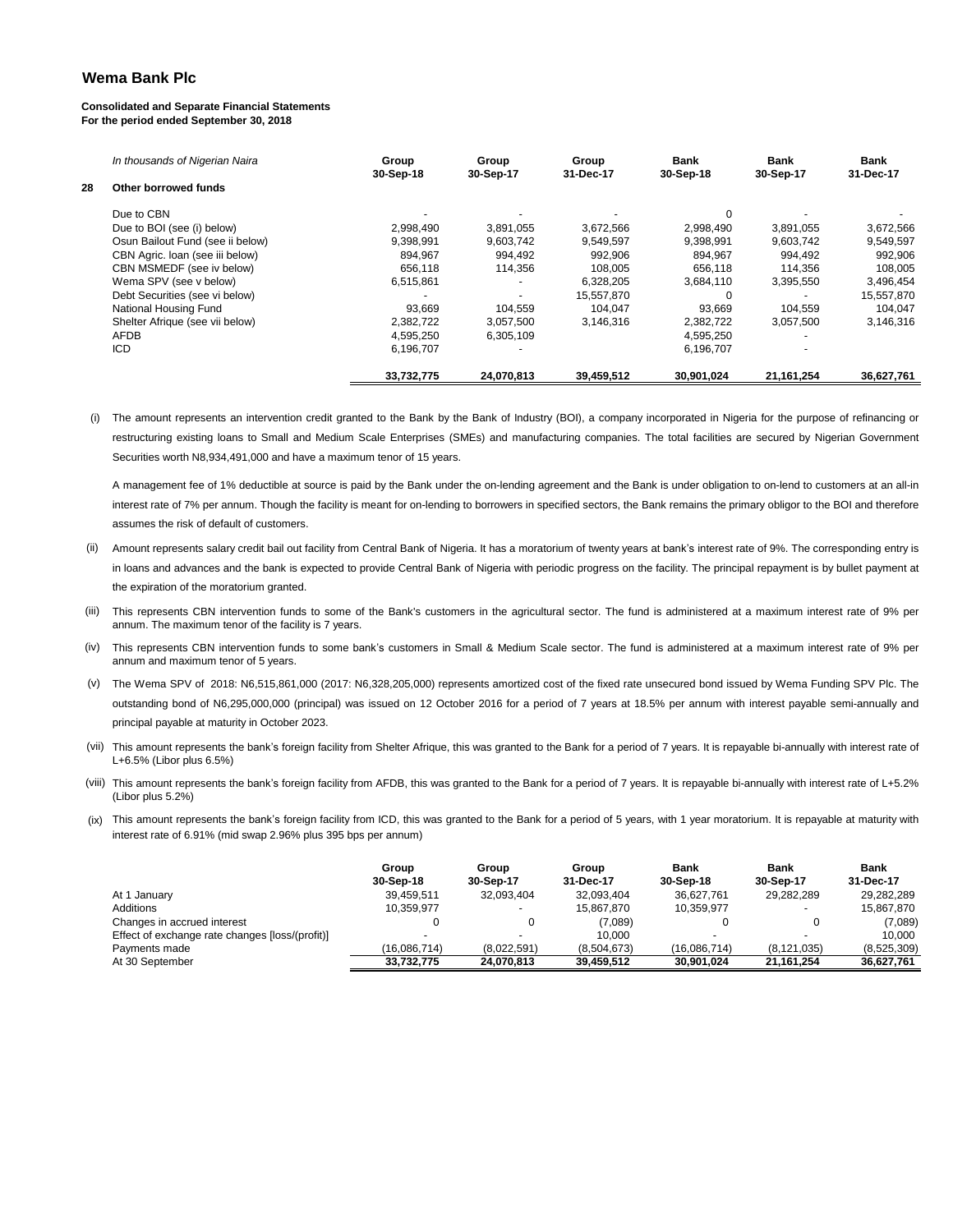#### **Consolidated and Separate Financial Statements For the period ended September 30, 2018**

#### **29 Obligations under finance leases**

*Leasing arrangements*

The bank leased certain of its motor vehicles and equipment under finance leases. The average lease term is 4 years. The Bank has

acquires automatic ownership on full settlement of all related lease as installments are completed at the end of the lease terms.

The Bank's obligations under finance leases are secured by the lessors' title to the leased assets.

Interest rates underlying all obligations under finance leases are fixed at respective contract dates ranging from 15% to 24% per annum.

|            | Finance lease liabilities                                                                                   | <b>Minimum</b>     |                    |                    | Present value of minimum |                    |                          |  |
|------------|-------------------------------------------------------------------------------------------------------------|--------------------|--------------------|--------------------|--------------------------|--------------------|--------------------------|--|
|            |                                                                                                             | lease              | payments           |                    |                          | lease payments     |                          |  |
|            |                                                                                                             | 30-Sep-18<br>N'000 | 30-Sep-17<br>N'000 | 31-Dec-17<br>N'000 | 30-Sep-18<br>N'000       | 30-Sep-17<br>N'000 | 31-Dec-17<br>N'000       |  |
|            | Not later than one year<br>Later than one year and not later than five yea<br>Later than five years         | $\blacksquare$     | 932                | 932                | $\overline{a}$           | 932<br>ä,          | 932<br>٠                 |  |
|            | Future finance charges                                                                                      |                    | 932<br>(932)       | 932<br>(932)       |                          | 932<br>(932)       | 932<br>(932)             |  |
|            | Present value of minimum lease payments                                                                     |                    |                    |                    |                          |                    |                          |  |
|            | In thousands of Nigerian Naira                                                                              | Group<br>30-Sep-18 |                    | Group<br>31-Dec-17 | <b>Bank</b><br>30-Sep-18 |                    | <b>Bank</b><br>31-Dec-17 |  |
| 30         | <b>Share capital and Reserves</b>                                                                           |                    |                    |                    |                          |                    |                          |  |
| (a)<br>(i) | The share capital comprises:<br>Authorised -<br>40,000,000 Ordinary shares (2017 - 40,000,000,000) Ordinary |                    |                    |                    |                          |                    |                          |  |
|            | shares of 50k each (2017 - 50k)                                                                             | 20,000,000         | 20,000,000         | 20,000,000         | 20,000,000               | 20,000,000         | 20,000,000               |  |
| (ii)       | Issued and fully paid -<br>38,574,466,000 Ordinary shares (2017-38,574,466,000)                             |                    |                    |                    |                          |                    |                          |  |
|            | shares of 50k each (2017 - 50k)                                                                             | 19,287,233         | 19,287,233         | 19,287,233         | 19,287,233               | 19,287,233         | 19,287,233               |  |
|            |                                                                                                             |                    |                    |                    |                          |                    |                          |  |
| b          | <b>Share Premium</b><br>At 1 January, 2018                                                                  | 8,698,230          | 48,870,107         | 48,870,107         | 8,698,230                | 48,870,107         | 48,870,107               |  |
|            | Capital Reduction (Note 30i)                                                                                |                    |                    | (40, 171, 877)     |                          | $\blacksquare$     | (40, 171, 877)           |  |
|            | At 30 Sep, 2018                                                                                             | 8,698,230          | 48,870,107         | 8,698,230          | 8,698,230                | 48,870,107         | 8,698,230                |  |
|            |                                                                                                             |                    |                    |                    |                          |                    |                          |  |

Share premium is the excess paid by shareholders over the nominal value for their shares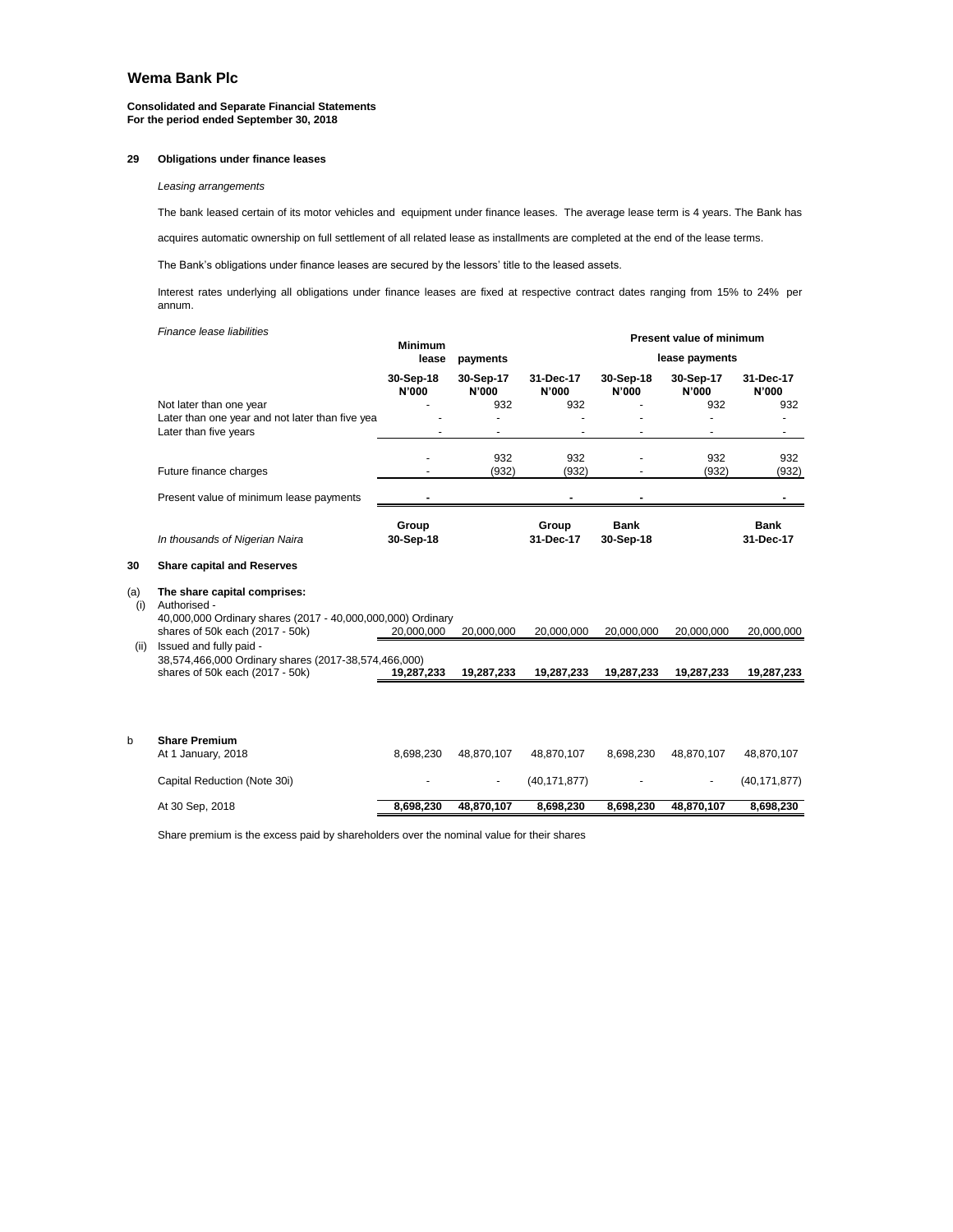#### **Consolidated and Separate Financial Statements For the period ended September 30, 2018**

#### **(c) Statutory reserves**

Nigerian banking regulations require the Bank to make an annual appropriation to a statutory reserve. As stipulated by S.16(1) of the Banks and Other Financial Institution Act of Nigeria, an appropriation of 30% of profit after tax is made if the statutory reserve is less than paid-up share capital and 15% of profit after tax if the statutory reserve is greater than the paid up share capital.

#### **(d) Fair value reserve**

The fair value reserve includes the net cumulative change in the fair value of available-for-sale investments until the investment is derecognised or impaired.

#### **(e) SMEIES Reserve**

The SMEEIS reserve is maintained to comply with the Central Bank of Nigeria (CBN) requirement that all licensed banks set aside a portion of the profit after tax in a fund to be used to finance equity investment in qualifying small and medium scale enterprises. Under the terms of the guideline (amended by CBN letter dated 11 July 2006), the contributions will be 10% of profit after tax and shall continue after the first 5 years but banks' contributions shall thereafter reduce to 5% of profit after tax. However, this is no longer mandatory.

The Bank has suspended further appropriation to SMEEIS (now known as Microcredit Fund) reserve account in line with the decision reached at the Banker's Committee meeting and approved by CBN. In prior year, 10% of profit after taxation was transferred to SMEEIS reserves in accordance with Small and Medium Enterprise Equity Investment Scheme as revised in April 2005."

#### **(f) Retained earnings**

Retained earnings are the carried forward recognised income net of expenses plus current period profit attributable to shareholders.

|                                                | Group                    | Group          | Group          | Bank      | Bank<br>30-Sep-17 | Bank           |
|------------------------------------------------|--------------------------|----------------|----------------|-----------|-------------------|----------------|
| In thousands of Nigeria Naira                  | 30-Sep-18                | 30-Sep-17      | 31-Dec-17      | 30-Sep-18 |                   | 31-Dec-17      |
| At 1 January                                   | 4,089,570                | (39, 158, 766) | (39, 158, 766) | 4,166,460 | (39, 127, 546)    | (39, 127, 546) |
| Profit or loss                                 | 2.644.084                | 1.529.400      | 2,255,488      | 2,643,441 | 1,529,961         | 2,301,158      |
| Transfer to Regulatory risk reserve            | 811.007                  | 1,185,000      | 2,555,649      | 811.007   | 1,185,000         | 2,555,649      |
| <b>Transfer to Statutory Reserve</b>           | $\overline{\phantom{0}}$ |                | (690, 347)     |           |                   | (690, 347)     |
| <b>Transfer to Capital Reduction</b>           |                          |                | 39.127.546     |           |                   | 39,127,546     |
| Re-measurement of defined benefit contribution |                          |                |                |           |                   |                |
| At 30 September 2018                           | 7.544.661                | (36.444.365)   | 4.089.570      | 7.620.909 | (36.412.585)      | 4.166.460      |

#### **(g) Regulatory risk reserve**

The regulatory risk reserve warehouses the excess of the impairment on loans and advances computed under the Nigerian GAAP based on the Central Bank of Nigeria prudential guidelines compared with the incurred loss model used in calculating the impairment under IFRSs.

| 30 (i) | <b>Capital Reduction</b>                      | Group<br>30-Sep-18 | Group<br>30-Sep-17 | Group<br>31-Dec-17 | Bank<br>30-Sep-18 | Bank<br>30-Sep-17 | Bank<br>31-Dec-17 |
|--------|-----------------------------------------------|--------------------|--------------------|--------------------|-------------------|-------------------|-------------------|
|        | At 1 January                                  |                    |                    |                    |                   |                   |                   |
|        | Transfer from PPE (note 20)                   |                    | $\sim$             | (273,608)          |                   |                   | (273, 608)        |
|        | Transfer from Investment Properties (note 19) |                    | -                  | (200,000)          |                   |                   | (200,000)         |
|        | Transfer from Intangible Assets (note 21)     |                    | $\sim$             | (70, 730)          |                   |                   | (70, 730)         |
|        | Transfer from Retained Earnings (note 30f)    |                    | ۰                  | (39, 127, 546)     |                   |                   | (39, 127, 546)    |
|        | Transfer from Deferred tax assets (note 22)   |                    | ٠                  | (500.000)          |                   |                   | (500,000)         |
|        | Transfer to Share Premium (note 20b)          |                    |                    | 40,171,884         |                   |                   | 40,171,884        |
|        |                                               |                    |                    |                    |                   |                   |                   |

In line with shareholders' approval of of 30th June 2016 to pursue a capital reduction scheme, the bank obtained approvals from all relevant regulatory agencies. Consequent to this, a special resolution of members was obtained at an extra-ordinary meeting held on October 10, 2017 and confirmation petition was filed with the Federal High Court for an order confirming the reduction. The order sanctioning the scheme and the reduction was filed with the Corporate Affairs Commission. This is in accordance with section 105 – 107 of the Companies and Allied Matters Act.